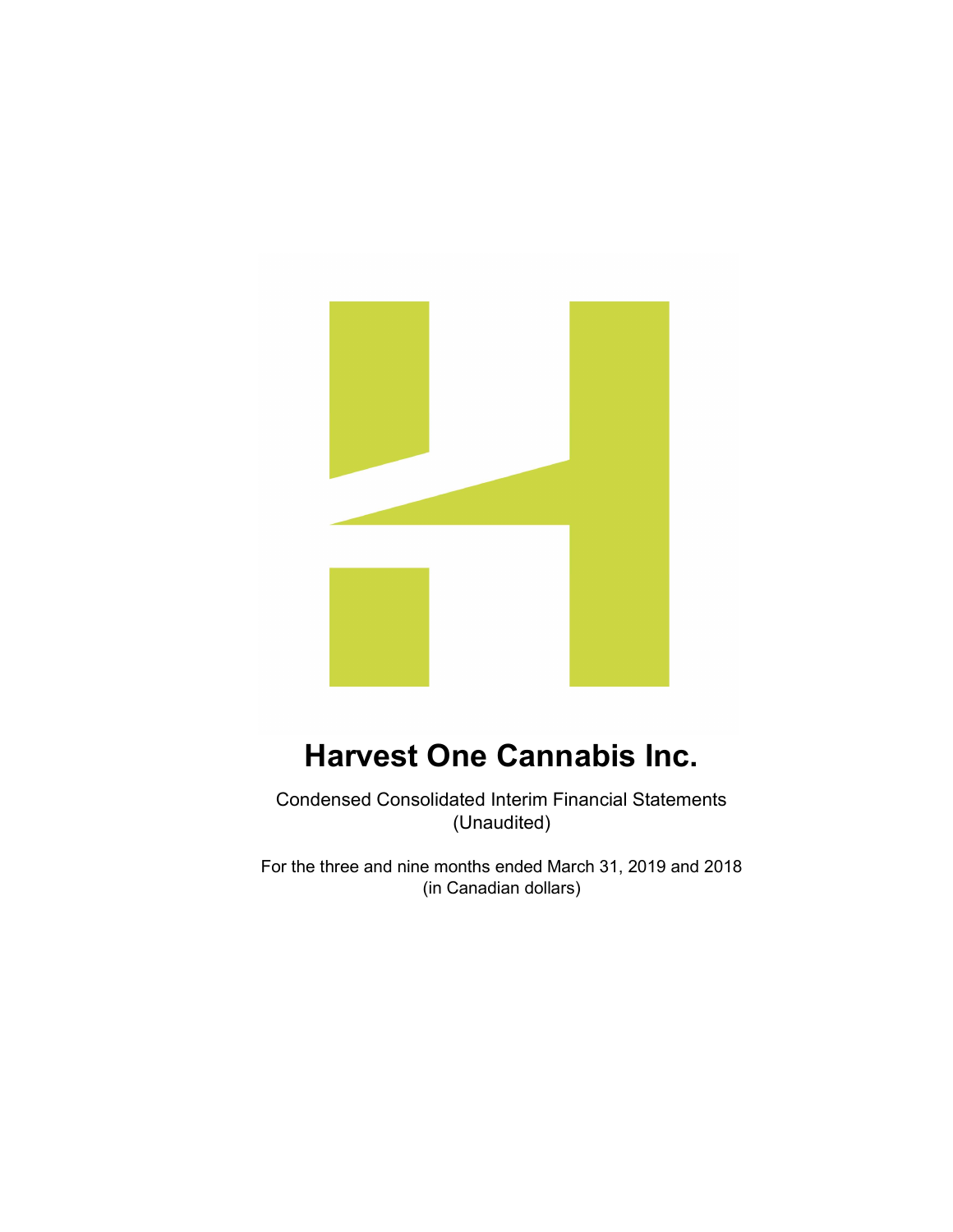# Table of contents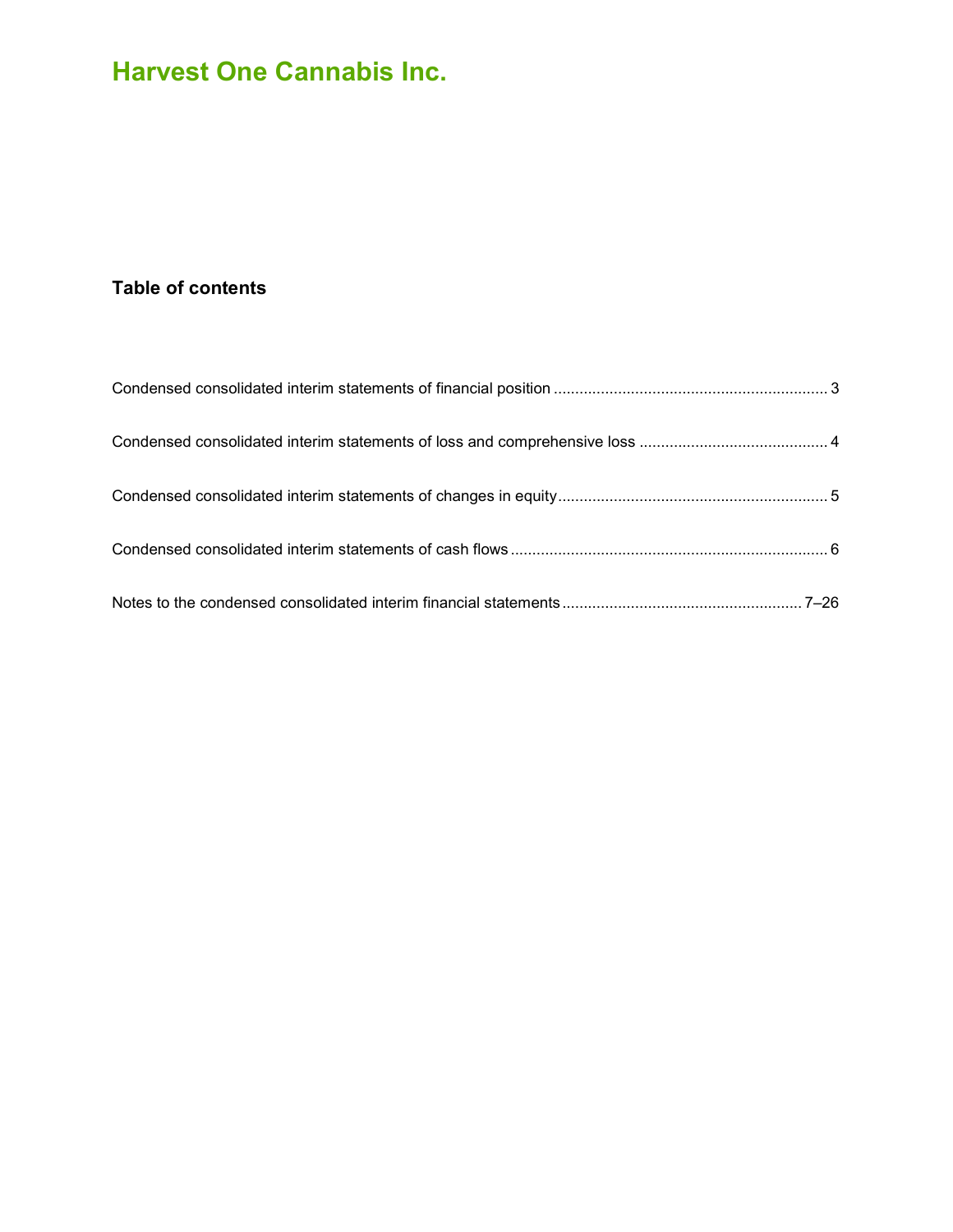Condensed consolidated interim statements of financial position

(Expressed in Canadian dollars)

(Unaudited)

|                                                 | Note  | March 31<br>2019 | June 30<br>2018 |
|-------------------------------------------------|-------|------------------|-----------------|
|                                                 |       | \$               | \$              |
| <b>Assets</b>                                   |       |                  |                 |
| <b>Current assets</b>                           |       |                  |                 |
| Cash                                            |       | 29,548,388       | 56,845,541      |
| Short-term investments                          |       | 49,002           |                 |
| Accounts receivable                             | 4     | 2,955,257        | 989,817         |
| Inventories                                     | 5     | 6,301,524        | 4,743,966       |
| <b>Biological assets</b>                        | 6     | 1,014,838        | 904,017         |
| Prepaid expenses and deposits                   | 7     | 2,001,527        | 1,681,369       |
| Promissory note                                 | 8     | 251,192          |                 |
|                                                 |       | 42,121,728       | 65,164,710      |
| Property, plant and equipment                   | 9     | 27,957,238       | 10,540,200      |
| Investment in associate                         | 10    | 1,675,681        |                 |
| Intangible assets                               | 11    | 7,792,889        | 5,759,187       |
| Goodwill                                        | 13    | 31,585,793       | 27,557,000      |
| <b>Total assets</b>                             |       | 111,133,329      | 109,021,097     |
|                                                 |       |                  |                 |
| <b>Liabilities</b>                              |       |                  |                 |
| <b>Current liabilities</b>                      |       |                  |                 |
| Accounts payable and accrued liabilities        |       | 5,340,681        | 4,109,365       |
| <b>Finance leases</b>                           | 12    | 98,401           |                 |
|                                                 |       | 5,439,082        | 4,109,365       |
| Finance leases                                  | 12    | 181,332          |                 |
| <b>Total liabilities</b>                        |       | 5,620,414        | 4,109,365       |
| <b>Equity</b>                                   |       |                  |                 |
| Share capital                                   |       | 124,812,373      | 117,736,375     |
| Other reserves                                  | 14    | 17,026,546       | 13,856,419      |
| Accumulated other comprehensive loss            |       | (190, 105)       | (82, 749)       |
| Accumulated deficit                             |       | (40, 856, 199)   | (26, 598, 313)  |
| Equity attributable to Harvest One shareholders |       | 100,792,615      | 104,911,732     |
| Non-controlling interest                        | 12(b) | 4,720,300        |                 |
| <b>Total equity</b>                             |       | 105,512,915      | 104,911,732     |
|                                                 |       | 111,133,329      | 109,021,097     |
| Total liabilities and equity                    |       |                  |                 |

Commitments (note 17) Subsequent events (note 19)

Erank Holler" (Frank Holler" ) with the Search School (Frank Holler, Director of the Search School (Grant Froese<br>Trank Holler, Director (Grant Froese, Director of the Search School (Grant Froese, Director of the Search Sch

Grant Froese, Director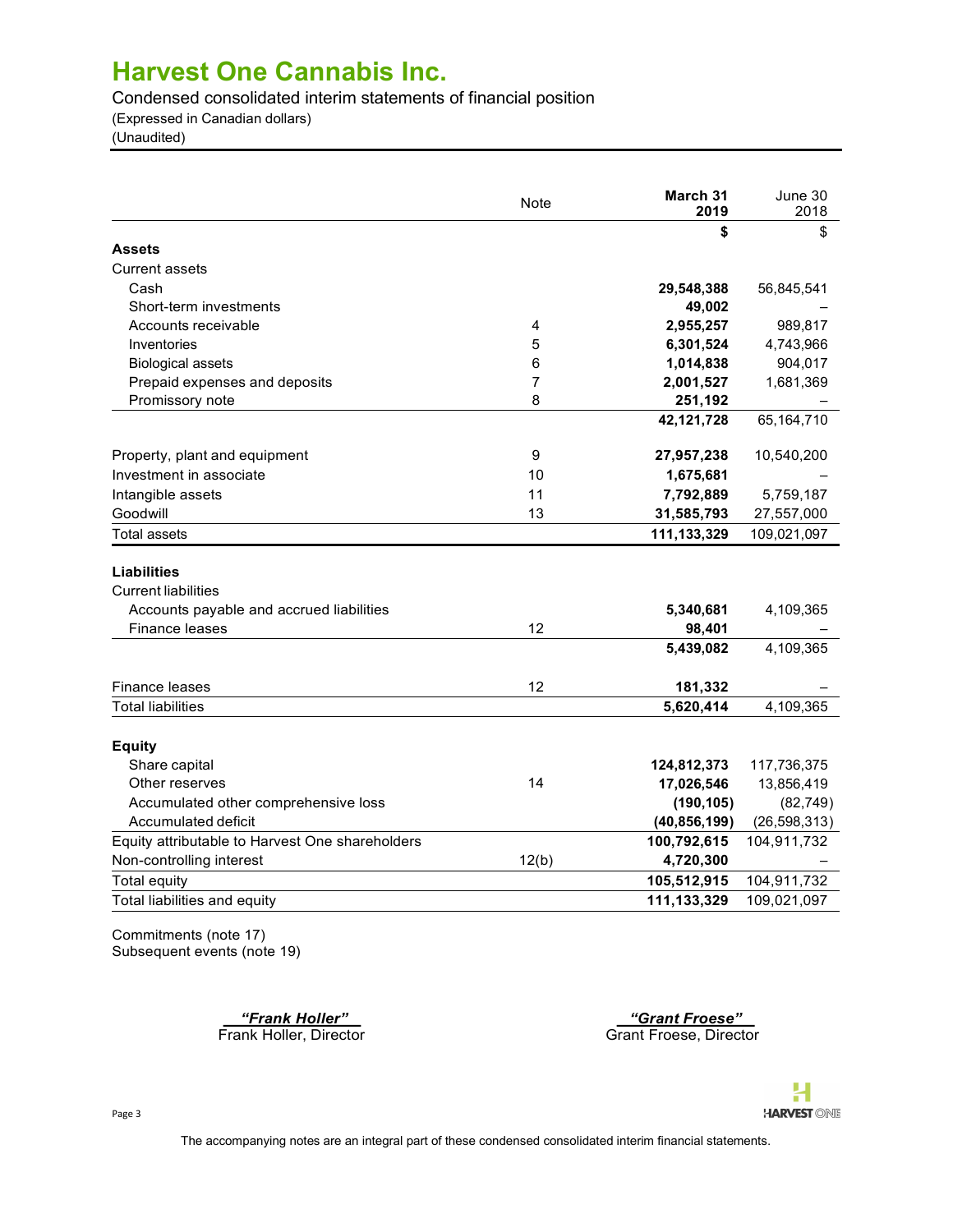Condensed consolidated interim statements of loss and comprehensive loss

For the three and nine months ended March 31, 2019 and 2018

(Expressed in Canadian dollars)

(Unaudited)

|                                                                                                |       | For the three months ended<br>March 31 |                       |                       | For the nine months ended<br>March 31 |
|------------------------------------------------------------------------------------------------|-------|----------------------------------------|-----------------------|-----------------------|---------------------------------------|
|                                                                                                | Note  | 2019                                   | 2018                  | 2019                  | 2018                                  |
|                                                                                                |       |                                        | Restated-             |                       | Restated –                            |
|                                                                                                |       |                                        | See Note 2(d)         |                       | See Note 2(d)                         |
|                                                                                                |       | \$                                     | \$                    | \$                    | \$                                    |
| Revenue                                                                                        | 18    | 3,188,895                              | 33,003                | 8,852,220             | 212,287                               |
| Excise taxes                                                                                   | 3(a)  | 166,390                                |                       | 408,642               |                                       |
| Net revenue                                                                                    |       | 3,022,505                              | 33,003                | 8,443,578             | 212,287                               |
| Cost of sales                                                                                  |       |                                        |                       |                       |                                       |
| <b>Production costs</b>                                                                        |       | 659,594                                | 669,678               | 2,101,119             | 1,899,591                             |
| Inventory expensed to cost of sales                                                            |       | 1,321,399                              | 32,086                | 3,674,011             | 192,727                               |
| Inventory write-down                                                                           | 5     |                                        |                       |                       | 210,000                               |
| Gross profit (loss) before fair value adjustments                                              |       | 1,041,512                              | (668, 761)            | 2,668,448             | (2,090,031)                           |
| Realized fair value amounts included in inventory sold                                         | 5     | 1,519,641                              |                       | 3,793,089             |                                       |
| Unrealized change in fair value of biological assets                                           | 6     | (685, 449)                             | (1,813,379)           | (3,037,525)           | (2,914,101)                           |
| Gross profit                                                                                   |       | 207,320                                | 1,144,618             | 1,912,884             | 824,070                               |
| <b>Expenses</b>                                                                                |       |                                        |                       |                       |                                       |
| Acquisition costs                                                                              |       | 223,171                                |                       | 299,812               |                                       |
| Brand development and marketing                                                                |       | 745,100                                | 84,067                | 1,679,530             | 185,745                               |
| Depreciation and amortization                                                                  |       | 83,671                                 | 42,736                | 269,119               | 62,618                                |
| General and administration                                                                     |       | 3,341,696                              | 1,654,504             | 8,947,386             | 4,198,507                             |
| Severance and reorganization costs                                                             | 16    | 153,874                                |                       | 1,346,033             |                                       |
| Share-based compensation                                                                       | 14(a) | 760,842                                | 727,996               | 3,170,127             | 2,123,666                             |
| Terminated projects                                                                            | 9(b)  | -                                      |                       | 346,805               |                                       |
|                                                                                                |       | 5,308,354                              | 2,509,303             | 16,058,812            | 6,570,536                             |
| Loss from operations                                                                           |       | (5, 101, 034)                          | (1,364,685)           | (14, 145, 928)        | (5,746,466)                           |
| Other (expense) income                                                                         |       |                                        |                       |                       |                                       |
| Net finance costs                                                                              | 15    | (20, 896)                              | (1, 116, 039)         | (35, 942)             | (1,871,931)                           |
| Share of loss from investment in associate                                                     | 10(a) | (66,097)                               |                       | (111, 944)            |                                       |
| Unrealized loss on warrants in associate                                                       | 10(b) |                                        |                       | (3,596)               |                                       |
| Foreign exchange gain (loss)                                                                   |       | 57,183                                 | 56,115                | 39,524                | (36, 740)                             |
| Net loss                                                                                       |       | (5, 130, 844)                          | (2,424,609)           | (14, 257, 886)        | (7,655,137)                           |
| Other comprehensive (loss) income                                                              |       |                                        |                       |                       |                                       |
| Foreign currency translation                                                                   |       | (96,003)                               | 42,718                | (107,356)             | 47,638                                |
| <b>Comprehensive loss</b>                                                                      |       | (5, 226, 847)                          | (2,381,891)           | (14,365,242)          | (7,607,499)                           |
| Net loss per share - basic and diluted<br>Weighted average number of outstanding common shares |       | (0.03)<br>182,215,534                  | (0.02)<br>139,021,262 | (0.08)<br>177,789,938 | (0.07)<br>105,949,749                 |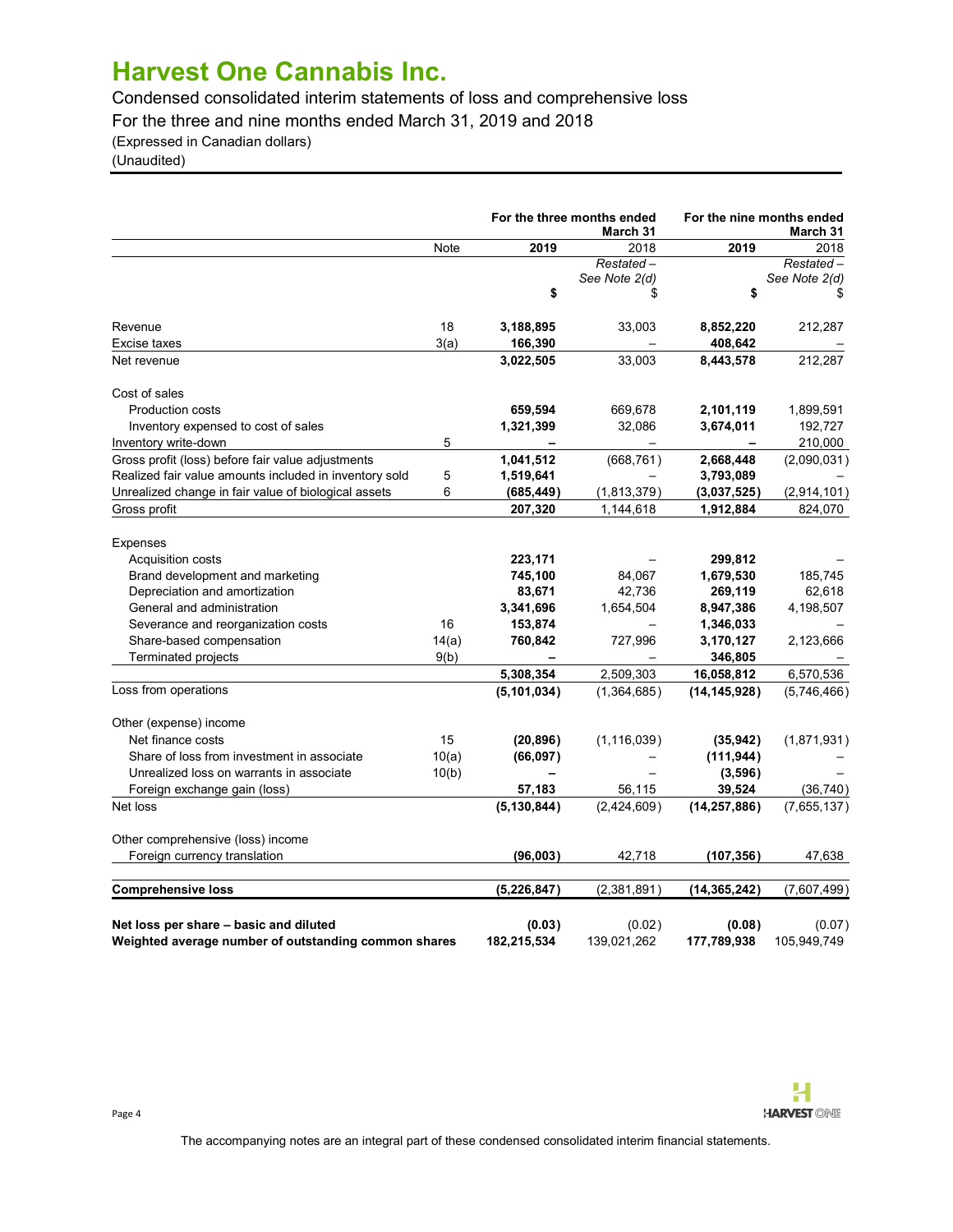Condensed consolidated interim statements of changes in equity For the nine months ended March 31, 2019 and 2018 (Expressed in Canadian dollars) (Unaudited)

|                                                                 |       |                          |                          |                              | Accumulated<br>other     |                             |                          |                |
|-----------------------------------------------------------------|-------|--------------------------|--------------------------|------------------------------|--------------------------|-----------------------------|--------------------------|----------------|
|                                                                 |       | Number of                |                          |                              | comprehensive            | Accumulated Non-controlling |                          |                |
|                                                                 | Note  | shares                   |                          | Share capital Other reserves | loss                     | deficit                     | interest                 | Total          |
|                                                                 |       | #                        |                          | \$                           | \$                       | \$                          |                          |                |
| Balance, July 1, 2017                                           |       | 89,177,458               | 33,843,668               | 3,397,775                    | (89,019)                 | (14,030,673)                | $\overline{\phantom{m}}$ | 23,121,751     |
| Convertible debentures units issued                             |       | $\overline{\phantom{0}}$ | $\overline{\phantom{0}}$ | 7,603,657                    |                          |                             | $\overline{\phantom{m}}$ | 7,603,657      |
| Equity portion of issuance costs on convertible debenture units |       | $\overline{\phantom{0}}$ | (383, 540)               | (491, 858)                   |                          | $\overline{\phantom{0}}$    | $\overline{\phantom{m}}$ | (875, 398)     |
| Convertible debentures converted                                | 15    | 24,773,056               | 16,537,133               | (3, 152, 316)                |                          | $\overline{\phantom{0}}$    | $\overline{\phantom{m}}$ | 13,384,817     |
| Units offering                                                  |       | 22,115,385               | 40,250,000               |                              | $\overline{\phantom{0}}$ | $\overline{\phantom{0}}$    | $\overline{\phantom{m}}$ | 40,250,000     |
| Equity portion of issuance costs on units offering              |       | 663,461                  | (4, 182, 115)            | 1,207,500                    | $\qquad \qquad$          | $\overline{\phantom{0}}$    | $\overline{\phantom{m}}$ | (2,974,615)    |
| Warrants exercised                                              | 14(b) | 18, 183, 138             | 20,606,894               | (2,400,423)                  | $\qquad \qquad -$        | $\overline{\phantom{0}}$    | $\overline{\phantom{m}}$ | 18,206,471     |
| Share-based compensation                                        | 14(a) | $\overline{\phantom{a}}$ |                          | 2,123,666                    |                          | $\overline{\phantom{0}}$    | $\overline{\phantom{m}}$ | 2,123,666      |
| Stock options exercised                                         |       | 40,000                   | 30,000                   | $\overline{\phantom{a}}$     | $\overline{\phantom{0}}$ |                             | $\overline{\phantom{a}}$ | 30,000         |
| Foreign currency translation                                    |       | $\overline{\phantom{0}}$ |                          | $\overline{\phantom{a}}$     | 47,638                   | $\equiv$                    | $\overline{\phantom{0}}$ | 47,638         |
| Net loss                                                        |       |                          |                          | $\overline{\phantom{a}}$     | $\qquad \qquad -$        | (7,655,137)                 | $\overline{\phantom{a}}$ | (7,655,137)    |
| Balance, March 31, 2018                                         |       | 154,952,498              | 106,702,040              | 8,288,001                    | (41, 381)                | (21, 685, 810)              | $\overline{\phantom{0}}$ | 93,262,850     |
| Balance, July 1, 2018                                           |       | 173,621,452              | 117,736,375              | 13,856,419                   | (82, 749)                | (26, 598, 313)              | $\overline{\phantom{m}}$ | 104,911,732    |
| Common shares issued for acquisitions                           | 12    | 11,848,295               | 6,925,998                |                              |                          |                             | $\overline{\phantom{a}}$ | 6,925,998      |
| Warrants exercised                                              | 14(b) | 150,000                  | 150,000                  | $\overline{\phantom{a}}$     |                          | $\overline{\phantom{0}}$    | $\overline{\phantom{a}}$ | 150,000        |
| Share-based compensation                                        | 14(a) | $\overline{\phantom{a}}$ | $\overline{\phantom{0}}$ | 3,170,127                    | $\overline{\phantom{0}}$ |                             | $\overline{\phantom{m}}$ | 3,170,127      |
| Foreign currency translation                                    |       | $\overline{\phantom{0}}$ |                          | $\overline{\phantom{a}}$     | (107, 356)               |                             | $\overline{\phantom{m}}$ | (107, 356)     |
| Non-controlling interest                                        | 12(b) | $\overline{\phantom{0}}$ |                          | $\overline{\phantom{a}}$     |                          |                             | 4,720,300                | 4,720,300      |
| Net loss                                                        |       | $\overline{\phantom{0}}$ | $\overline{\phantom{m}}$ | $\overline{\phantom{a}}$     | $\qquad \qquad -$        | (14, 257, 886)              | $\overline{\phantom{0}}$ | (14, 257, 886) |
| Balance, March 31, 2019                                         |       | 185,619,747              | 124,812,373              | 17,026,546                   | (190, 105)               | (40, 856, 199)              | 4,720,300                | 105,512,915    |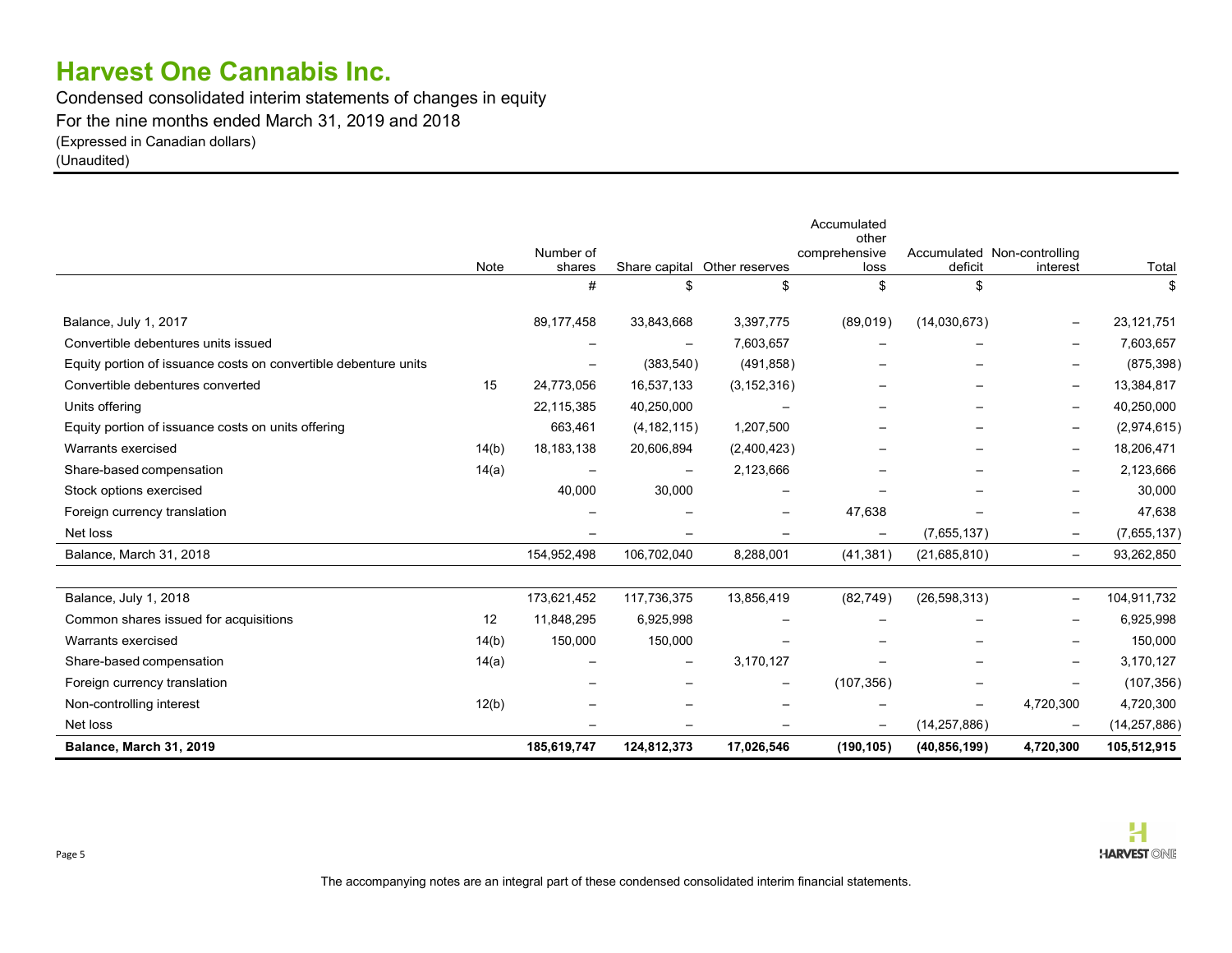Condensed consolidated interim statements of cash flows

For the three and nine months ended March 31, 2019 and 2018

(Expressed in Canadian dollars)

(Unaudited)

|                                                                                                                |            |                | For the three months ended For the nine months ended<br>March 31 |                                  | March 31      |
|----------------------------------------------------------------------------------------------------------------|------------|----------------|------------------------------------------------------------------|----------------------------------|---------------|
|                                                                                                                | Note       | 2019           | 2018                                                             | 2019                             | 2018          |
|                                                                                                                |            |                | $Restated -$                                                     |                                  | $Restated -$  |
|                                                                                                                |            | \$             | See Note 2(d)                                                    | \$                               | See Note 2(d) |
| <b>Operating activities</b>                                                                                    |            |                |                                                                  |                                  |               |
| Net loss                                                                                                       |            | (5, 130, 844)  |                                                                  | $(2,424,609)$ $(14,257,886)$     | (7,655,137)   |
| Adjustments to reconcile non-cash items                                                                        |            |                |                                                                  |                                  |               |
| Depreciation and amortization                                                                                  | 9, 11      | 203,724        | 278,238                                                          | 538,969                          | 788,263       |
| Inventory write-down                                                                                           |            |                |                                                                  |                                  | 210,000       |
| Loss on disposal of property, plant and equipment                                                              | 9          |                |                                                                  | 4,364                            |               |
| Share-based compensation                                                                                       | 14(a)      | 760,842        | 727,996                                                          | 3,170,127                        | 2,123,666     |
| Net finance costs                                                                                              | 8, 15      | (1, 192)       | 1,077,982                                                        | (1, 192)                         | 1,770,577     |
| Terminated projects                                                                                            | 9(b)       |                |                                                                  | 332,106                          |               |
| Share of net loss from investment in associate                                                                 |            | 66,097         |                                                                  | 111,944                          |               |
| Unrealized loss on warrants in associate                                                                       | 10(a)      |                |                                                                  | 3,596                            |               |
|                                                                                                                | 10(b)<br>6 | (685, 449)     |                                                                  | (3,037,525)                      |               |
| Unrealized change in fair value of biological assets<br>Realized fair value amounts included in inventory sold | 5          | 1,519,641      | (1,813,379)                                                      |                                  | (2,914,101)   |
| Fair value adjustment included in inventory expensed to                                                        |            |                |                                                                  | 3,793,089                        |               |
| cost of sales                                                                                                  |            |                |                                                                  | 467,533                          |               |
| Changes in non-cash working capital                                                                            |            |                |                                                                  |                                  |               |
| Accounts receivable                                                                                            |            | 11,836         | (92, 615)                                                        | (1,846,728)                      | (299, 224)    |
| Inventories                                                                                                    |            | (1, 563, 526)  | (298, 178)                                                       | (2,945,794)                      | (142, 149)    |
| Prepaid expenses and deposits                                                                                  |            | (728, 731)     | 191,324                                                          | (449, 856)                       | (262, 705)    |
| Accounts payable and accrued liabilities                                                                       |            | 1,399,271      | 413,521                                                          | 769,514                          | 460,684       |
| Net cash used in operating activities                                                                          |            | (4, 148, 331)  |                                                                  | $(1,939,720)$ $(13,347,739)$     | (5,920,126)   |
| <b>Investing activities</b>                                                                                    |            |                |                                                                  |                                  |               |
| Purchase of property, plant and equipment                                                                      | 9          | (3,949,332)    | (1,442,298)                                                      | (7,920,912)                      | (2,075,025)   |
| Purchase of intangible assets                                                                                  | 11         | (26, 074)      |                                                                  | (37,769)                         |               |
| Investment in associate                                                                                        | 10         |                |                                                                  | (1,791,221)                      |               |
| Acquisition of businesses, net of cash acquired                                                                | 12         | (2,997,144)    | $\qquad \qquad -$                                                | (3,969,514)                      |               |
| Promissory note                                                                                                | 8          | (250,000)      | (751,315)                                                        | (250,000)                        | (751,315)     |
| Net cash used in investing activities                                                                          |            | (7, 222, 550)  |                                                                  | $(2, 193, 613)$ $(13, 969, 416)$ | (2,826,340)   |
| <b>Financing activities</b>                                                                                    |            |                |                                                                  |                                  |               |
| Common share units issued                                                                                      |            |                | 40,250,000                                                       |                                  | 40,250,000    |
| Issuance costs on common share units                                                                           |            |                | (2,974,615)                                                      |                                  | (2,974,615)   |
| Convertible debenture units issued                                                                             |            |                |                                                                  |                                  | 20,125,000    |
| Issuance costs on convertible debenture units                                                                  |            |                | (457, 756)                                                       |                                  | (1,782,500)   |
| Warrants exercised                                                                                             | 14(b)      |                | 17,543,305                                                       | 150,000                          | 18,206,471    |
| Stock options exercised                                                                                        |            |                | 30,000                                                           |                                  | 30,000        |
| Advances from related party                                                                                    |            |                | 152,067                                                          |                                  | 117,223       |
| Net cash provided by financing activities                                                                      |            |                | 54,543,001                                                       | 150,000                          | 73,971,579    |
| Effect of foreign exchange on cash                                                                             |            | (63, 027)      | 42,718                                                           | (129, 998)                       | 47,638        |
| (Decrease) increase in cash during the period                                                                  |            | (11, 433, 908) | 50,452,386                                                       | (27, 297, 153)                   | 65,272,751    |
| Cash, beginning of the period                                                                                  |            | 40,982,296     | 29,066,685                                                       | 56,845,541                       | 14,246,320    |
| Cash, end of the period                                                                                        |            | 29,548,388     | 79,519,071                                                       | 29,548,388                       | 79,519,071    |
|                                                                                                                |            |                |                                                                  |                                  | υ.            |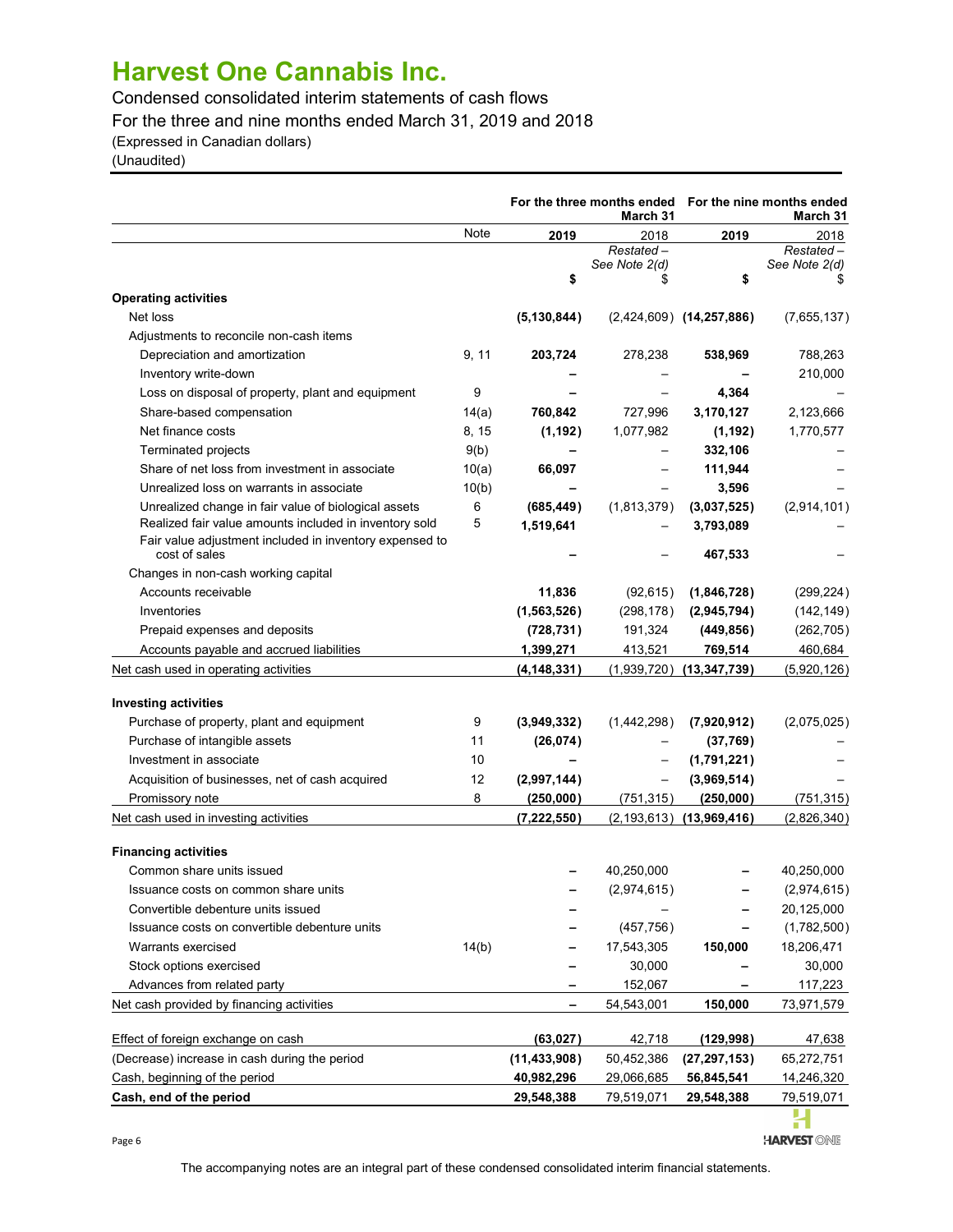Notes to the condensed consolidated interim financial statements

For the three and nine months ended March 31, 2019 and 2018

(Expressed in Canadian dollars) (Unaudited)

### 1. Nature of operations

Harvest One Cannabis Inc. ("Harvest One") is a publicly traded corporation, incorporated in Canada, with its head office located at 504 – 999 Canada Place, Vancouver, BC, V6C 3E1. Harvest One's common shares are listed on the TSX Venture Exchange under the symbol "HVT" and on the OTCQX® Best Market operated by OTC Market Group ("OTCQX") under the symbol "HRVOF".

These condensed consolidated interim financial statements as at and for the three and nine months ended March 31, 2019 and 2018 include Harvest One and its subsidiaries (together referred to as "the Company") and the Company's interest in an affiliated company.

The principal activities of the Company are to provide innovative lifestyle and wellness products to consumers and patients in regulated markets around the world through its wholly-owned subsidiaries: United Greeneries Ltd. ("United Greeneries"), a Licensed Producer of cannabis pursuant to the Cannabis Act; Satipharm Limited ("Satipharm") and PhytoTech Therapeutics Ltd. ("PhytoTech"), both under the Company's medical and nutraceutical arm; and Dream Water Global ("Dream Water"), the Company's consumer arm. The Company also has exposure to the retail vertical through its investment in Burb Cannabis Corp. ("Burb"). The Company's Cultivation segment was enhanced with the recent 52% acquisition of Greenbelt Greenhouse Ltd. ("Greenbelt").

## 2. Significant accounting policies

### a) Basis of presentation

These condensed consolidated interim financial statements have been prepared in accordance with International Accounting Standards ("IAS") 34 - Interim Financial Reporting, following the same accounting policies and methods of application as those disclosed in the annual audited consolidated financial statements for the year ended June 30, 2018 other than those disclosed in notes 2(e) and 3(a). These condensed consolidated interim financial statements should be read in conjunction with the annual audited consolidated financial statements of the Company for the year ended June 30, 2018, which have been prepared in accordance with International Financial Reporting Standards ("IFRS").

These condensed consolidated interim financial statements were approved and authorized for issue by the Board of Directors of the Company on May 27, 2019.

## b) Basis of measurement

These condensed consolidated interim financial statements are presented in Canadian dollars and are prepared on a historical cost basis, except for warrants in associate and biological assets which are measured at fair value.

Fair value is the price that would be received to sell an asset or paid to transfer a liability in an orderly transaction between market participants at the measurement date, regardless of whether the price is directly observable or estimated using another valuation technique. In estimating the fair value of an asset or a liability, the Company takes into account the characteristics of the asset or liability if market participants would take those characteristics into account when pricing the asset or liability at the measurement date in accordance with IFRS 13 – Fair Value Measurement.

Fair value measurements are classified using a fair value hierarchy that reflects the significance of the inputs used in making the measurements. The fair value hierarchy has the following levels:

- Level 1 valuation based on quoted prices (unadjusted) in active markets for identical assets or liabilities;
- Level 2 valuation techniques based on inputs other than quoted prices included in Level 1 that are observable for the asset or liability, either directly (i.e., as prices) or indirectly (i.e., derived from prices); and
- Level 3 valuation techniques using inputs for the asset or liability that are not based on observable market data (unobservable inputs).

The fair value hierarchy requires the use of observable market inputs whenever such inputs exist. Further information on fair value measurements is available in note 6 and 10(b).

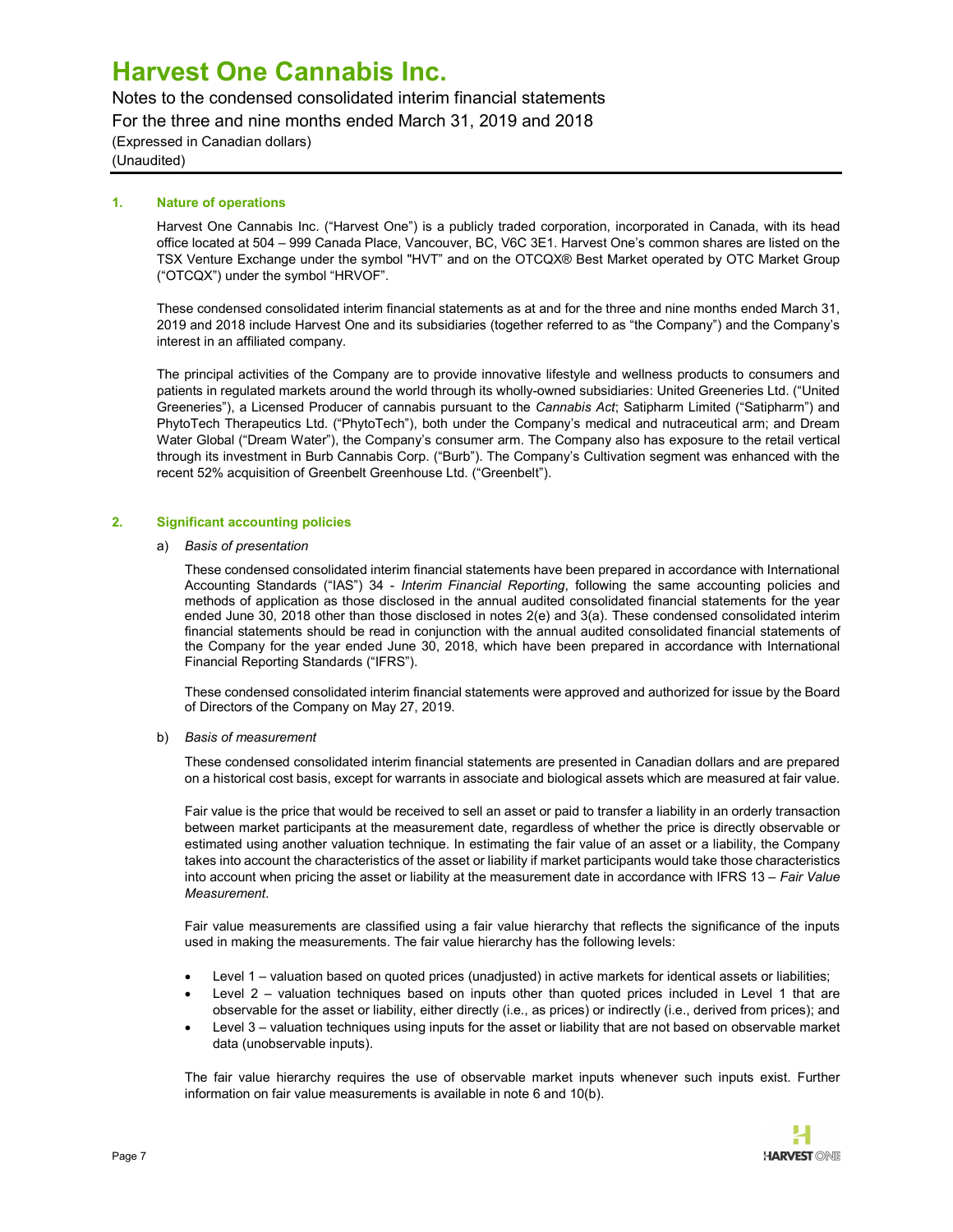Notes to the condensed consolidated interim financial statements

For the three and nine months ended March 31, 2019 and 2018

(Expressed in Canadian dollars) (Unaudited)

## 2. Significant accounting policies (continued)

## c) Basis of consolidation

These condensed consolidated interim financial statements incorporate the financial statements of the Company and its subsidiaries. The accounts of the subsidiaries are prepared for the same reporting period as the Company, using consistent accounting policies. Intercompany transactions, balances and unrealized gains or losses on transactions are eliminated. The table below lists the Company's subsidiaries, investment in affiliate and the ownership interests in each:

| <b>Subsidiary</b>                   | <b>Jurisdiction</b> | % ownership | <b>Accounting method</b> |
|-------------------------------------|---------------------|-------------|--------------------------|
| United Greeneries Holdings Ltd.     | Canada              | 100%        | Consolidation            |
| United Greeneries Ltd.              | Canada              | 100%        | Consolidation            |
| United Greeneries Operations Ltd.   | Canada              | 100%        | Consolidation            |
| United Greeneries Saskatchewan Ltd. | Canada              | 100%        | Consolidation            |
| Satipharm AG                        | Switzerland         | 100%        | Consolidation            |
| Satipharm Canada Limited            | Canada              | 100%        | Consolidation            |
| Satipharm Australia Pty Ltd.        | Australia           | 100%        | Consolidation            |
| Satipharm Europe Ltd.               | UK                  | 100%        | Consolidation            |
| Satipharm Limited                   | Ireland             | 100%        | Consolidation            |
| Dream Products Inc.                 | Canada              | 100%        | Consolidation            |
| Dream Products USA Inc.             | <b>USA</b>          | 100%        | Consolidation            |
| Sarpes Beverages, LLC               | <b>USA</b>          | 100%        | Consolidation            |
| Dreaming Koala, LLC                 | <b>USA</b>          | 100%        | Consolidation            |
| Green Dream Products, LLC           | <b>USA</b>          | 100%        | Consolidation            |
| PhytoTech Therapeutics Ltd.         | Israel              | 100%        | Consolidation            |
| Greenbelt Greenhouse Ltd.           | Canada              | 52%         | Consolidation            |
| Burb Cannabis Corp.                 | Canada              | 19.99%      | Equity                   |
|                                     |                     |             |                          |

d) Classification of expenses

For the three and nine months ended March 31, 2018, \$669,678 and \$1,899,591 of production costs and \$nil and \$210,000 of inventory write-downs were disclosed as part of unrealized change in fair value of biological assets on the condensed consolidated interim statement of loss and comprehensive loss. A quantitative analysis of the line items affected is summarized below:

| For the three months ended March 31, 2018            | As reported   | Adiustments   | As restated |
|------------------------------------------------------|---------------|---------------|-------------|
|                                                      | \$            | S             |             |
| <b>Production costs</b>                              |               | 669.678       | 669,678     |
| Unrealized change in fair value of biological assets | (1, 143, 701) | (669, 678)    | (1,813,379) |
| For the nine months ended March 31, 2018             | As reported   | Adiustments   | As restated |
|                                                      |               | \$            |             |
| <b>Production costs</b>                              |               | 1,899,591     | 1,899,591   |
| Inventory write-down                                 |               | 210.000       | 210,000     |
| Unrealized change in fair value of biological assets | (804, 510)    | (2, 109, 591) | (2,914,101) |

The Company commenced sales of medical cannabis during the year ended June 30, 2018. As a result, the Company had a change in estimate and updated its fair value less costs to sell assumption in its biological assets valuation model. In conjunction with the updated valuation model, the Company concluded that all production costs, including those utilized in the valuation model for the calculation of the unrealized change in fair value of biological assets, should be presented in cost of sales. The Company believes this presentation is more appropriate for the understandability of the financial information by the users of the condensed consolidated interim financial statements.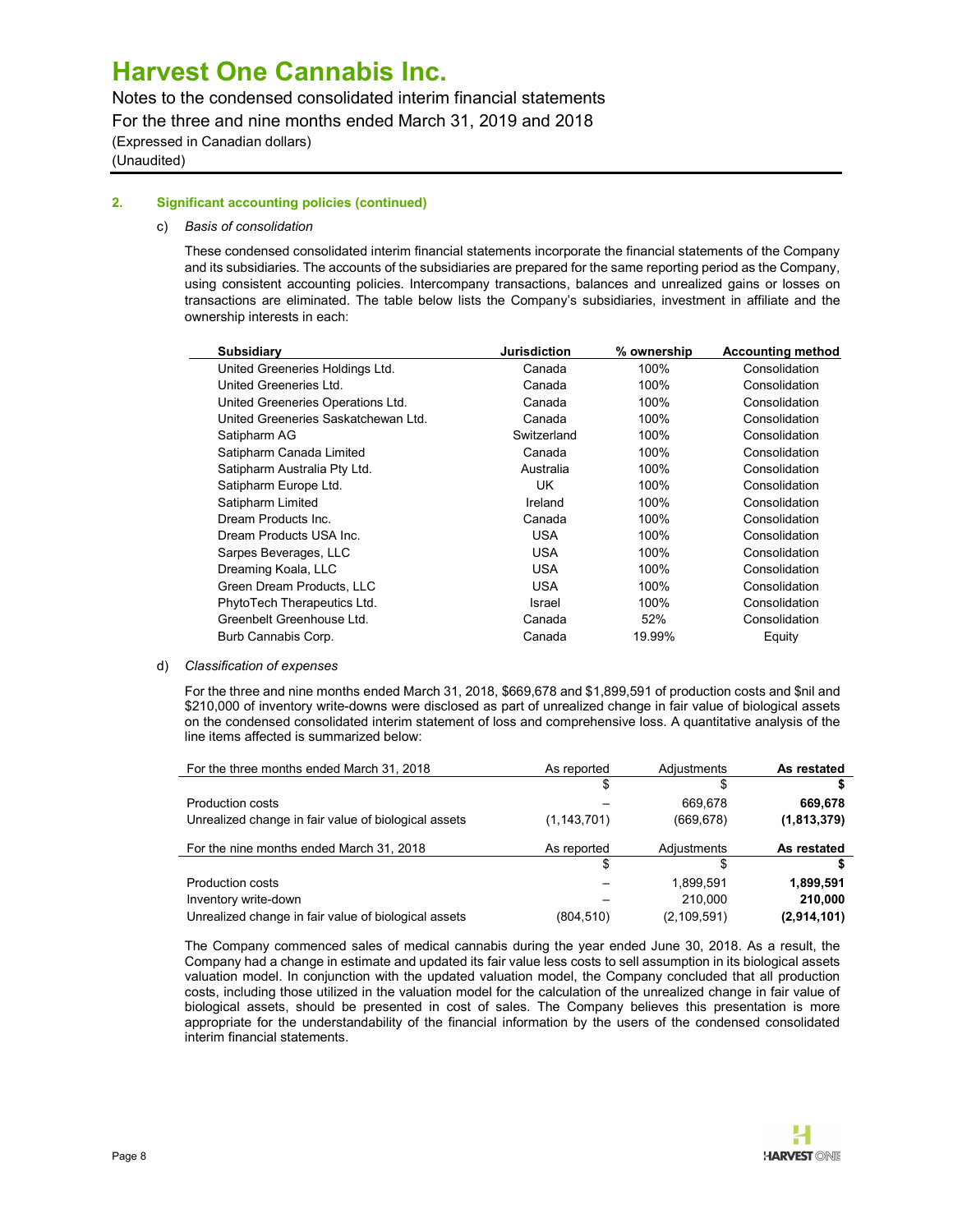Notes to the condensed consolidated interim financial statements

For the three and nine months ended March 31, 2019 and 2018

(Expressed in Canadian dollars) (Unaudited)

### 2. Significant accounting policies (continued)

d) Classification of expenses (continued)

In addition, the Company reclassed \$50,746 and \$262,712 of expenses from brand development and marketing to general and administration for the three and nine months ended March 31, 2018, to conform with the current period presentation.

- e) Significant accounting policies
	- (i) As a result of the acquisition in Greenbelt as described in note 12(b), the Company has amended the following significant accounting policy from that disclosed in the annual audited consolidated financial statements for the year ended June 30, 2018:

#### Business combinations

Acquisitions of subsidiaries and businesses are accounted for using the acquisition method. The Company measures goodwill as the fair value of the consideration transferred less the fair value amount of the identifiable assets acquired and liabilities assumed, all measured as of the acquisition date. The acquisition date is the date where the Company obtains control of the acquiree. Transaction costs, other than those associated with the issue of debt or equity securities, that the Company incurs in connection with a business combination are expensed as incurred.

Non-controlling interest in the acquiree is recognized either at fair value or at the non-controlling interest's proportionate share of the acquiree's net assets, determined on an acquisition-by-acquisition basis. For each acquisition, the excess of total consideration, the fair value of previously held equity interest prior to obtaining control and the non-controlling interest in the acquire, over the fair value of the identifiable net asset acquired, is recorded as goodwill.

Certain fair values may be estimated at the acquisition date pending confirmation or completion of the valuation process. Where provisional values are used in accounting for a business combination, they may be adjusted retrospectively during the measurement period. The measurement period is the period from the acquisition date to the date complete information about facts and circumstances that existed as of the acquisition date is received. However, the measurement period does not exceed one year from the acquisition date.

(ii) As a result of the investment in associate and warrants in associate as described in note 10, and the acquisition in Greenbelt as described in note 12(b), the Company has included three significant accounting policies in addition to those disclosed in the annual audited consolidated financial statements for the year ended June 30, 2018:

#### Investment in associate

As associate is an entity over which the Company has significant influence and is neither a subsidiary nor a joint arrangement. The Company has significant influence when it has the power to participate in the financial and operating policy decisions of the associate but does not have control or joint control over those policies. The Company accounts for its investment in associate using the equity method.

Under the equity method, the Company's investment in associate is initially recognized at cost, including transaction costs, and subsequently increased or decreased to recognize the Company's share of net earnings or losses of the associate after any adjustments necessary to give effect to uniform accounting policies and for impairment losses after the initial recognition date. The Company's share of earnings or losses of the associate are recognized in net loss during the period. Unrealized gains and losses on transactions between the Company and its associate are eliminated to the extent of the Company's interest in the associate.

The Company assesses if there are any indicators of impairment of the carrying amount of the investment on an annual basis during the fourth quarter. An impairment test is performed when there is objective evidence of impairment, such as significant adverse changes in the external environment in which the associate operates or a significant or prolonged decline in the fair value of the investment below its carrying amount. An impairment loss is recorded when the recoverable amount becomes lower than the carrying amount.

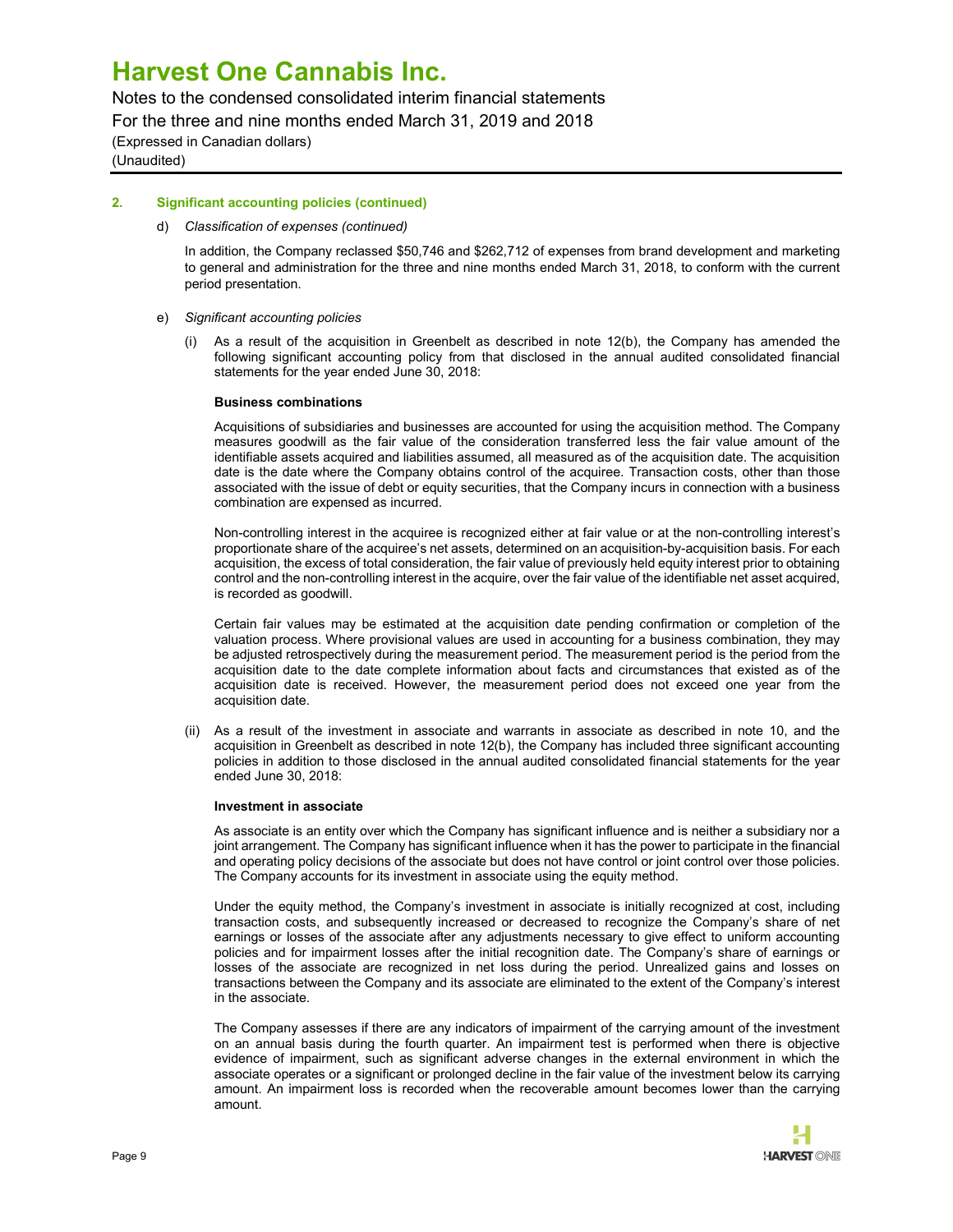Notes to the condensed consolidated interim financial statements

For the three and nine months ended March 31, 2019 and 2018

(Expressed in Canadian dollars) (Unaudited)

### 2. Significant accounting policies (continued)

#### e) Significant accounting policies (continued)

#### Warrants in associate

The Company classifies its warrants in associate as financial assets at fair value through profit or loss ("FVTPL"). At initial recognition, the warrants are recognized at fair value and remeasured at the end of each reporting period with subsequent changes in fair value being recognized in net loss for the period.

Warrants with a positive fair value are recognized as a financial asset and are not offset in the condensed consolidated interim financial statements. The warrants are presented as a non-current if the remaining maturity of the instrument is more than 12 months and it is not expected to be realized or settled within 12 months.

#### Finance leases

A lease of property, plant and equipment is classified as a finance lease if it transfers substantially all the risks and rewards of ownership to the Company. The leased assets are measured initially at an amount equal to the lower of their fair value and the present value of the minimum lease payments. Subsequent to initial recognition, the assets are accounted for in accordance with the accounting policy applicable to that asset. Property acquired under a finance lease is depreciated over the shorter of the period of expected use on the same basis as other similar property, plant and equity or the lease term.

A lease of property, plant and equipment is classified as an operating lease whenever the terms of the lease do not transfer substantially all the risks and rewards of ownership to the lessee.

#### 3. New accounting standards and interpretations

#### a) New or amended standards effective July 1, 2018

The Company has adopted the following new or amended IFRS standards for the period beginning July 1, 2018.

#### IFRS 15 – Revenue from Contracts with Customers ("IFRS 15")

IFRS 15 was issued by the International Accounting Standards Board ("IASB") replacing IAS 18 – Revenue ("IAS 18"). The Company adopted IFRS 15 using the modified retrospective approach and determined that there is no impact of adoption in accumulated deficit. The standard contains a five-step model that applies to contracts with customers to determine how and when to recognize revenue.

- 1. Identifying the contract with a customer;
- 2. Identifying the performance obligation(s) in the contract;
- 3. Determining the transaction price;
- 4. Allocating the transaction price to the performance obligation(s) in the contract; and
- 5. Recognizing revenue when or as the Company satisfies the performance obligation(s).

The Company generates revenue from the following: (1) sale of cannabis under the Company's Cultivation segment; (2) sale of liquid sleep shots and sleep powder packets under the Company's Consumer segment; and (3) sale of Gelpell® microgel cannabidiol capsules ("Gelpell® CBD capsules") under the Company's Medical and Nutraceutical segment. Revenue from these segments is recognized when the Company satisfies its performance obligation upon delivery to the customer. The transaction price is typically a fixed amount of customer consideration with an element of variable consideration for sales allowances to account for the potential return of goods. The Company's previous revenue recognition policy under IAS 18 was to recognize revenue at the time the goods were shipped and the adoption of IFRS 15 had no material impact on the revenue previously recognized.

Based on the Company's assessment, the adoption of this new standard had no material impact on the amounts recognized in its condensed consolidated interim financial statements.

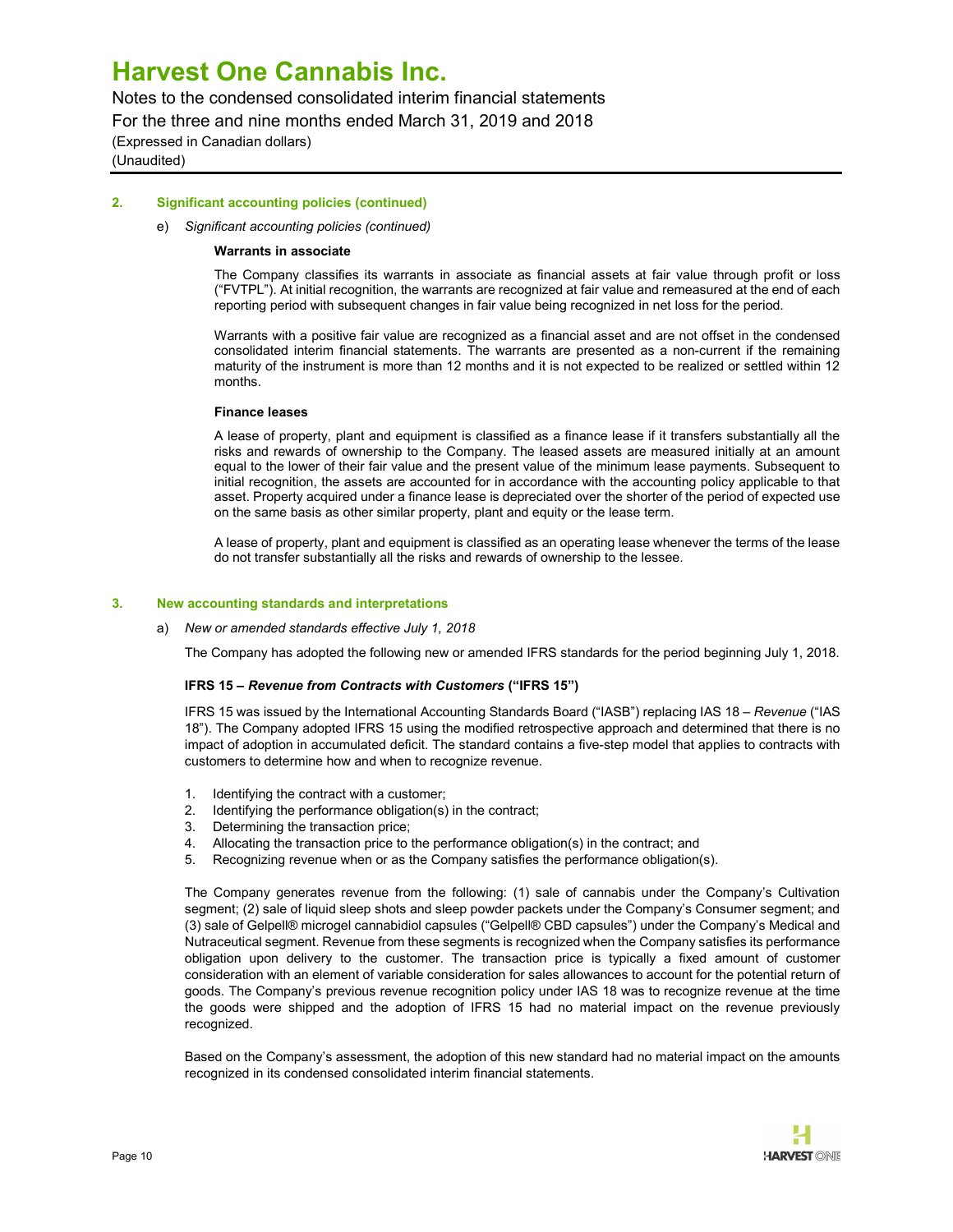Notes to the condensed consolidated interim financial statements For the three and nine months ended March 31, 2019 and 2018 (Expressed in Canadian dollars) (Unaudited)

### 3. New accounting standards and interpretations (continued)

### a) New or amended standards effective July 1, 2018 (continued)

Effective October 17, 2018, Canada Revenue Agency ("CRA") began levying an excise tax on the sale of medical and adult-use cannabis products. The Company becomes liable for these excise duties when cannabis products are delivered to the customer. The excise taxes payable is the higher of: (1) a flat-rate duty which is imposed when a cannabis product is packaged; and (2) an advalorem duty that is imposed when a cannabis product is delivered to the customer. Where the excise tax has been billed to customers, the Company has reflected the excise tax as part of revenue in accordance with IFRS 15. Net revenue from sale of goods, as presented on the condensed consolidated interim statements of loss and comprehensive loss, represents revenue from the sale of goods less applicable excise taxes. Given that the excise tax payable/paid to CRA cannot be reclaimed and is not always billed to customers, the Company recognizes that the excise tax is an operating cost that affects gross margin to the extent that it is not recovered from its customers.

### IFRS 9 – Financial Instruments ("IFRS 9")

IFRS 9 replaced IAS 39 – Financial Instruments: Recognition and Measurement ("IAS 39") and all previous versions of IFRS 9. The Company adopted IFRS 9 using the modified retrospective approach and determined that there is no impact of adoption in the comparative periods or in accumulated deficit.

IFRS 9 introduces new requirements for classification and measurement, impairment, and hedge accounting. The standard uses a single approach to determine whether a financial asset is measured at amortized cost or fair value, replacing the multiple rules in IAS 39. Under IFRS 9, financial assets are initially measured at fair value. In the case of a financial asset not at fair value through profit or loss, financial assets are initially measured at fair value plus transaction costs. Financial assets are subsequently measured at:

- Amortized cost;
- Fair value through other comprehensive income ("FVOCI"); or
- **FVTPL.**

The classification is based on whether the contractual cash flow characteristics represent "solely payment of principal and interest" as well as the business model under which the financial assets are managed. Financial assets are required to be reclassified only when the business model under which they are managed has changed. All reclassifications are to be applied prospectively from the reclassification date.

Consistent with IAS 39, all financial liabilities held by the Company under IFRS 9 are initially measured at fair value and subsequently measured at amortized cost.

The following table summarizes the original measurement categories under IAS 39 and the new measurement categories under IFRS 9 for each class of the Company's financial assets and financial liabilities:

|                                          |                       | IAS 39 Classification IFRS 9 Classification |
|------------------------------------------|-----------------------|---------------------------------------------|
| Cash                                     | <b>FVTPI</b>          | <b>FVTPI</b>                                |
| Short-term investments                   | FVTPI                 | <b>FVTPI</b>                                |
| Accounts receivable                      | Loans and receivables | Amortized cost                              |
| Accounts payable and accrued liabilities | Other liabilities     | Other liabilities                           |
| Warrants in associate                    | Not applicable        | <b>FVTPI</b>                                |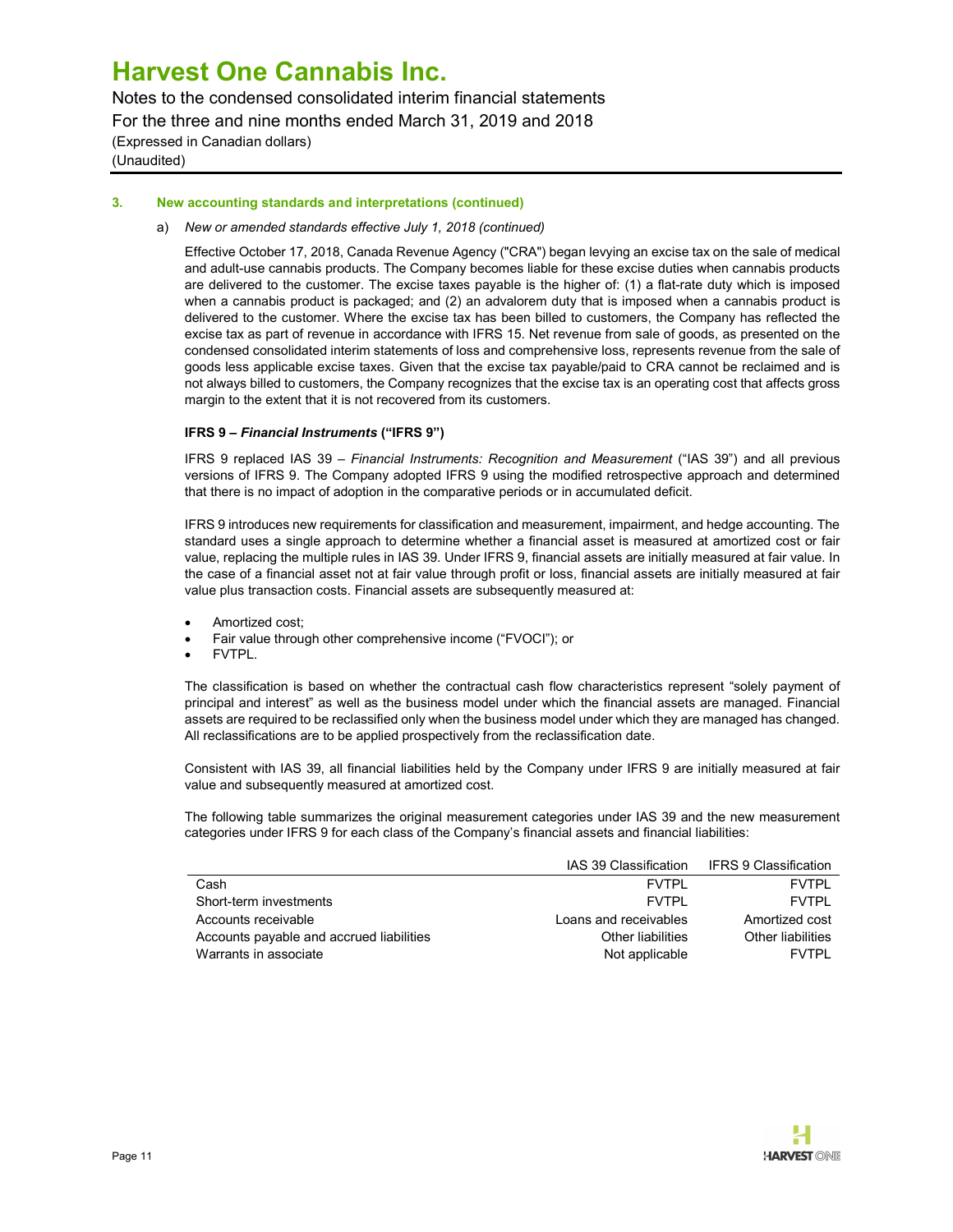Notes to the condensed consolidated interim financial statements For the three and nine months ended March 31, 2019 and 2018 (Expressed in Canadian dollars) (Unaudited)

#### 3. New accounting standards and interpretations (continued)

#### a) New or amended standards effective July 1, 2018 (continued)

#### Impairment of financial assets

Under IFRS 9, the Company is required to apply an expected credit loss ("ECL") model to all debt financial assets not held at FVTPL, where credit losses that are expected to transpire in future years are provided for, irrespective of whether a loss event has occurred or not as at the balance sheet date. For trade receivables, the Company has applied the simplified approach under IFRS 9 and has calculated ECLs based on lifetime expected losses taking into consideration historical credit loss experience and financial factors specific to the debtors and general economic conditions. The Company has assessed the impairment of its accounts receivable using the ECL model and no material difference was noted based on a collectability assessment of the outstanding receivables. As a result, no impairment loss has been recognized upon transition.

#### b) Recent accounting pronouncements

The following IFRS standard has been recently issued by the IASB. Pronouncements that are not applicable or where it has been determined do not have a significant impact to the Company have been excluded herein.

### IFRS 16 – Leases ("IFRS 16")

In January 2016, the IASB issued IFRS 16, which will replace IAS 17 - Leases. This standard introduces a single lessee accounting model and requires a lessee to recognize assets and liabilities for all leases with a term of more than twelve months, unless the underlying asset is of low value. A lessee is required to recognize a rightof-use asset representing its right to use the underlying asset and a lease liability representing its obligation to make lease payments. The standard will be effective for annual periods beginning on or after January 1, 2019, with earlier application permitted. The Company intends to adopt IFRS 16 on July 1, 2019 and is currently assessing the impact of this new standard on its consolidated financial statements.

#### 4. Accounts receivable

The summary of the Company's accounts receivable is as follows:

|                                   | March 31<br>2019 | June 30<br>2018 |
|-----------------------------------|------------------|-----------------|
|                                   |                  |                 |
| Trade receivables                 | 2,292,512        | 459,855         |
| Taxes receivable from governments | 662.745          | 529.962         |
|                                   | 2,955,257        | 989,817         |

At the reporting date, the Company assessed the collectability of the balance and concluded that none of the receivables were uncollectible.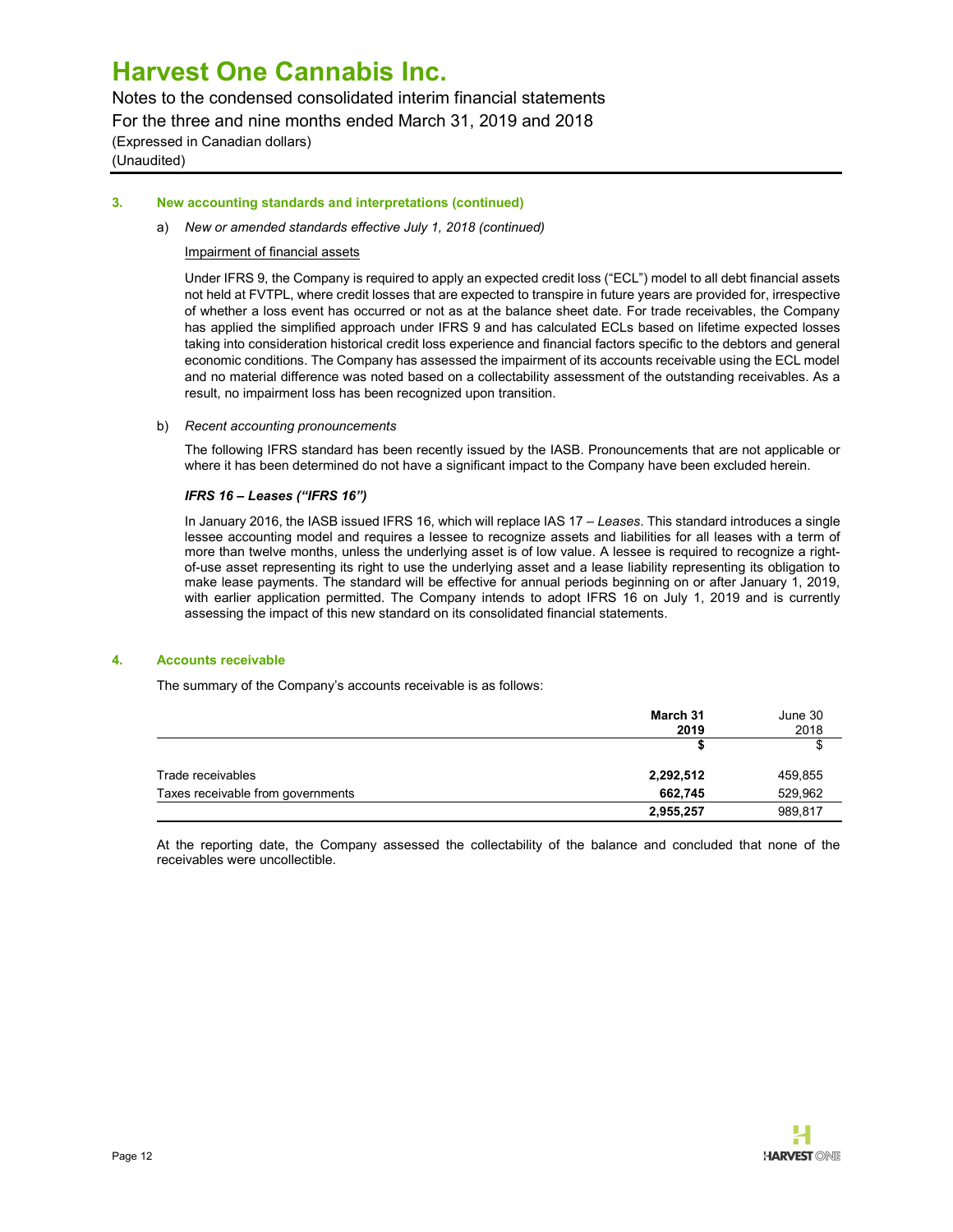Notes to the condensed consolidated interim financial statements

For the three and nine months ended March 31, 2019 and 2018

(Expressed in Canadian dollars)

(Unaudited)

# 5. Inventories

The summary of the Company's inventories is as follows:

|                                             | March 31<br>2019 | June 30<br>2018 |
|---------------------------------------------|------------------|-----------------|
|                                             | \$               | \$              |
| Harvested cannabis                          |                  |                 |
| Work-in-process                             | 3,133,513        | 3,083,977       |
| Finished goods                              | 438,647          |                 |
|                                             | 3,572,160        | 3,083,977       |
| Gelpell® CBD capsules                       |                  |                 |
| Raw materials                               | 833,102          | 139,531         |
| Finished goods                              | 709,004          |                 |
|                                             | 1,542,106        | 139,531         |
| Liquid sleep shots and sleep powder packets |                  |                 |
| Raw materials                               | 474,035          | 259,952         |
| Finished goods                              | 455,699          | 1,006,180       |
|                                             | 929,734          | 1,266,132       |
| Packaging and supplies                      | 257,524          | 254,326         |
|                                             | 6,301,524        | 4,743,966       |

### Harvested cannabis

During the three and nine months ended March 31, 2019, cost of sales on cannabis inventory sold was \$2,192,124 and \$4,659,877, respectively (2017 - \$nil and \$nil), of which \$1,519,641 and \$3,793,089 (2017 - \$nil and \$nil) related to realized fair value changes and \$672,483 and \$866,788 (2017 - \$nil and \$nil) related to costs incurred to sell harvested cannabis inventory.

The Company regularly reviews its harvested cannabis inventory for quality and freshness. During the nine months ended March 31, 2018, 69,270 grams of cannabis inventory did not meet the quality standards for dried flower sale and therefore, was sold as extraction grade cannabis. As a result, the Company recognized an impairment of \$210,000 of harvested cannabis to reduce the carrying amount to its estimated net realizable value. No further inventory writedowns of harvested cannabis were recorded since December 31, 2017.

# 6. Biological assets

The continuity of biological assets, which consists of seeds and cannabis plants, is as follows:

|                                                      | March 31<br>2019 | June 30<br>2018 |
|------------------------------------------------------|------------------|-----------------|
|                                                      |                  | \$              |
| Balance, beginning of period                         | 904.017          | 110.489         |
| Unrealized change in fair value of biological assets | 3,037,525        | 3.595.541       |
| Transferred to inventory upon harvest                | (2,926,704)      | (2,802,013)     |
| Balance, end of period                               | 1,014,838        | 904.017         |

As at March 31, 2019, included in the carrying amount of biological assets was \$35,914 in seeds and \$978,924 in cannabis plants (June 30, 2018 – \$20,914 in seeds and \$883,103 in cannabis plants).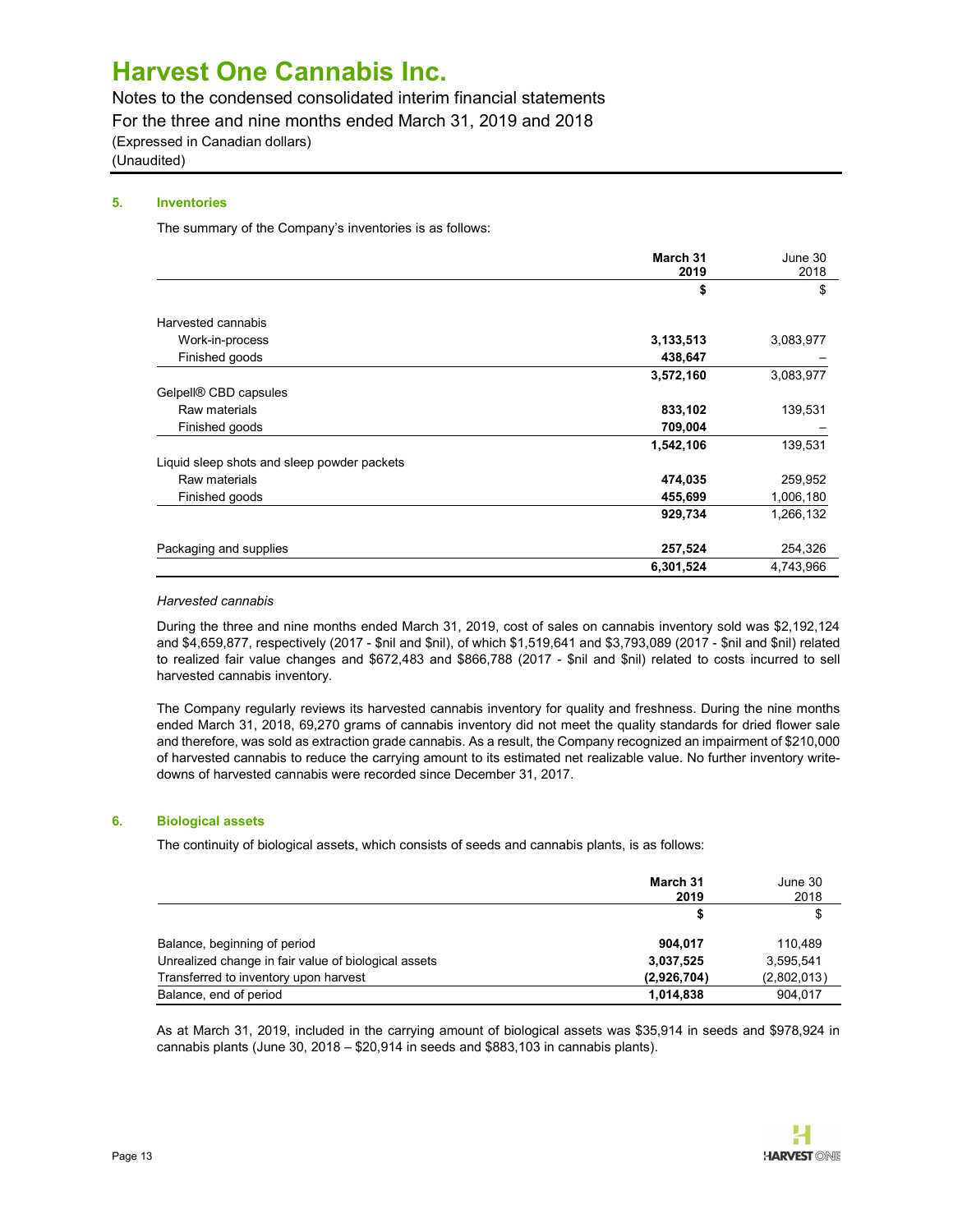Notes to the condensed consolidated interim financial statements

For the three and nine months ended March 31, 2019 and 2018

(Expressed in Canadian dollars) (Unaudited)

# 6. Biological assets (continued)

Biological assets are valued in accordance with IAS 41 - Agriculture and are presented at their fair value less costs to sell up to the point of harvest. The fair value measurements for biological assets have been categorized as Level 3 of the fair value hierarchy based on the inputs to the valuation technique used, as there is currently no actively traded commodity market for plants. The fair value was determined using a valuation model to estimate the expected harvest yield per plant applied to the estimated fair value less costs to sell per gram. The significant assumptions applied in determining the fair value of biological assets are as follows:

- a) wastage of plants based on their various stages;
- b) expected yield by strain of plant of approximately 21 grams per plant based on an average of historical growing results (June 30, 2018 – approximately 20 grams per plant);
- c) percentage of costs incurred to date compared to the estimated total costs to be incurred ("stage of plant growth");
- d) percentage of costs incurred for each stage of plant growth;
- e) selling price which is between \$7.80 and \$10.20 per gram; and
- f) selling costs which is between \$1.50 and \$3.80 per gram.

The selling price used in the valuation of biological assets is based on the average selling price of cannabis products for the adult-use market and can vary based on different strains being grown. Expected yields for the cannabis plant is also subject to a variety of factors, such as strains being grown, length of growing cycle, and space allocated for growing.

The Company periodically assesses the significant assumptions applied in determining the fair value of biological assets based on historical information obtained as well as planned production schedules. When there is a material change in any of the significant assumptions, the fair value of biological assets is adjusted.

During the nine months ended March 31, 2019, the Company determined that the fair value less costs to sell was \$6.30 per gram (June 30, 2018 - \$6.45 per gram).

These estimates are subject to volatility and a number of uncontrollable factors which could significantly affect the fair value of biological assets in future periods. A 10% increase or decrease in the fair value less costs to sell or in the expected yield would result in an increase or decrease of approximately \$141,000 in biological assets at March 31, 2019 (June 30, 2018 – \$126,000).

On average, the growth cycle is 13 weeks and for in-process biological assets, the fair value at point of harvest is adjusted based on the stage of plant growth. As at March 31, 2019, on average, the biological assets were 63% complete as to the next expected harvest date (June 30, 2018 – 64%).

## 7. Prepaid expenses and deposits

The summary of the Company's prepaid expenses and deposits is as follows:

|             | March 31<br>2019 | June 30<br>2018 |
|-------------|------------------|-----------------|
|             |                  |                 |
| Prepayments | 1,048,433        | 997,254         |
| Deposits    | 953.094          | 684,115         |
|             | 2,001,527        | 1,681,369       |

On March 3, 2019, the Company entered into a definitive arrangement agreement (the "Agreement") to acquire all the outstanding shares of Delivra Corp. ("Delivra"). Concurrent with the execution of the Agreement, the Company entered into a services agreement with Delivra in the amount of \$250,000, which is included in prepayments. Under the terms of the services agreement, Delivra will provide the Company with certain product formulations.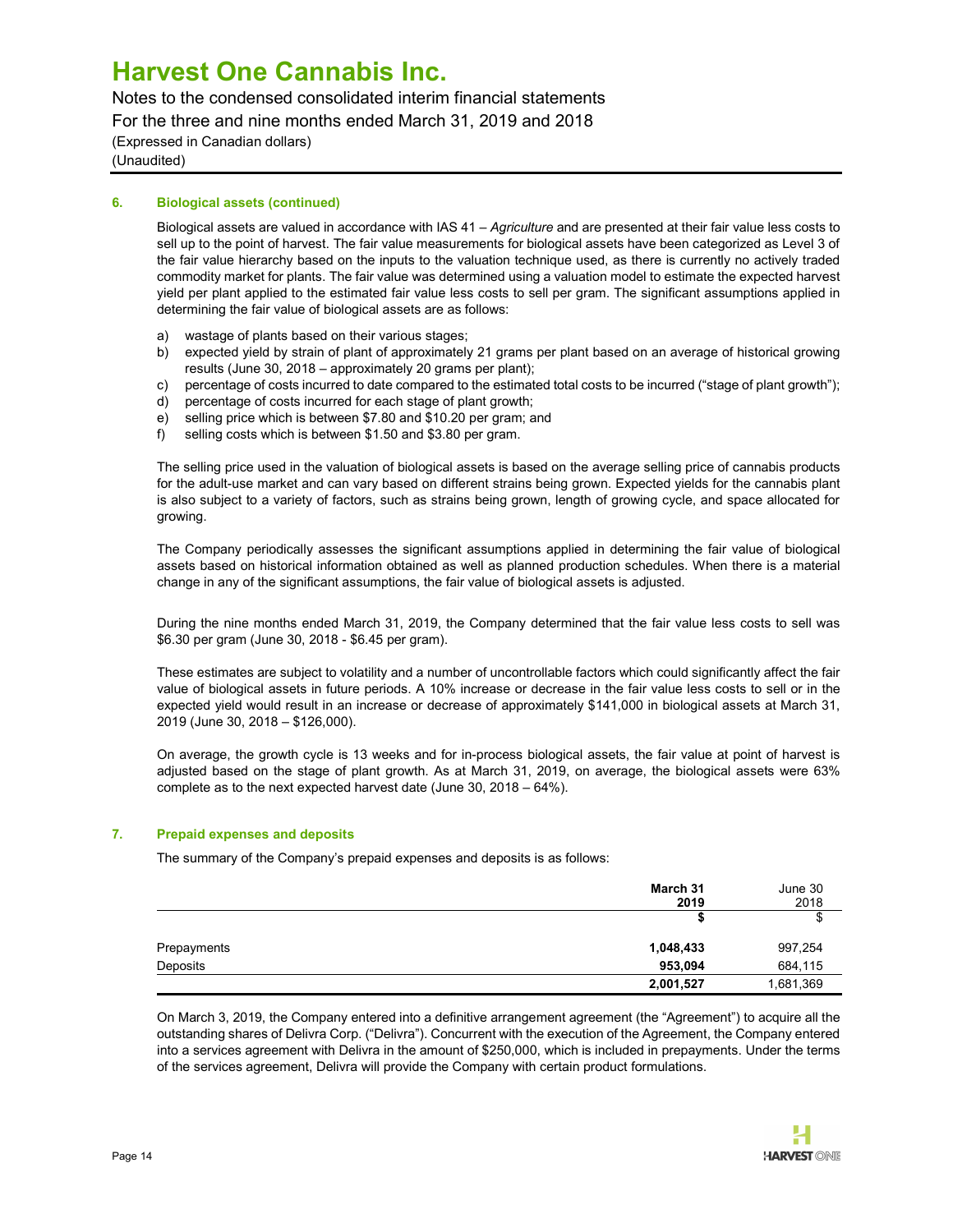Notes to the condensed consolidated interim financial statements

For the three and nine months ended March 31, 2019 and 2018

(Expressed in Canadian dollars) (Unaudited)

# 8. Promissory note

Concurrent with the execution of the Agreement as described in note 7, the Company provided Delivra with a loan in the amount of \$250,000 bearing interest at 6% per annum and having a term of one year. The balance at March 31, 2019 includes \$1,192 of accrued interest.

# 9. Property, plant and equipment

The summary of the Company's property, plant and equipment is as follows:

| Net book value<br>March 31, 2019                         | 4.791.447 | 324.519   | 11,247,938   | 2,268,605 | 9.324.729    | 27,957,238 |
|----------------------------------------------------------|-----------|-----------|--------------|-----------|--------------|------------|
| March 31, 2019                                           | 865,547   | 180,981   | 1,235,518    |           |              | 2,282,046  |
| Depreciation                                             | 198,453   | 76,278    | 90,171       |           |              | 364,902    |
| July 1, 2018                                             | 667,094   | 104,703   | 1,145,347    |           |              | 1,917,144  |
| <b>Accumulated depreciation</b>                          |           |           |              |           |              |            |
| March 31, 2019                                           | 5,656,994 | 505,500   | 12,483,456   | 2,268,605 | 9,324,729    | 30,249,284 |
| <b>Disposals</b>                                         | (4, 364)  |           |              |           | (195, 233)   | (199, 597) |
| <b>Additions from Greenbelt</b><br>acquisition (note 12) | 2,930,000 | 56,000    | 6,201,000    | 873,625   |              | 10,060,625 |
| <b>Additions</b>                                         | 115,652   | 90,486    | 4,094        |           | 7,710,680    | 7,920,912  |
| Cost<br>July 1, 2018                                     | 2,615,706 | 359,014   | 6,278,362    | 1,394,980 | 1,809,282    | 12,457,344 |
| Net book value<br>June 30, 2018                          | 1,948,612 | 254,311   | 5,133,015    | 1,394,980 | 1,809,282    | 10,540,200 |
| June 30, 2018                                            | 667,094   | 104,703   | 1,145,347    |           |              | 1,917,144  |
| Depreciation                                             | 222,668   | 59,204    | 146,654      |           |              | 428,526    |
| July 1, 2017                                             | 444,426   | 45,499    | 998,693      |           |              | 1,488,618  |
| <b>Accumulated depreciation</b>                          |           |           |              |           |              |            |
| June 30, 2018                                            | 2,615,706 | 359,014   | 6,278,362    | 1,394,980 | 1,809,282    | 12,457,344 |
| <b>Disposals</b>                                         | (57, 503) |           |              |           |              | (57, 503)  |
| <b>Additions</b>                                         | 491,873   | 148,275   | 255,769      | 963,980   | 901,725      | 2,761,622  |
| Cost<br>July 1, 2017                                     | 2,181,336 | 210,739   | 6,022,593    | 431,000   | 907,557      | 9,753,225  |
|                                                          | \$        | \$        | \$           | \$        | \$           | \$         |
|                                                          | equipment | equipment | improvement  | Land      | in progress  | Total      |
|                                                          | Plant and | Office    | leasehold    |           | Construction |            |
|                                                          |           |           | Building and |           |              |            |

#### a) Construction in progress

Additions to construction in progress during the nine months ended March 31, 2019 mainly relate to: (1) the construction of a 65,000 square foot indoor flowering facility at the Lucky Lake property in Saskatchewan; and (2) the modular expansion on the land adjacent to the Duncan facility as described in note 9(b). The amounts capitalized to construction in progress related to these projects will be transferred to other classes of property, plant and equipment upon completion and will be depreciated over their respective useful lives once available for use.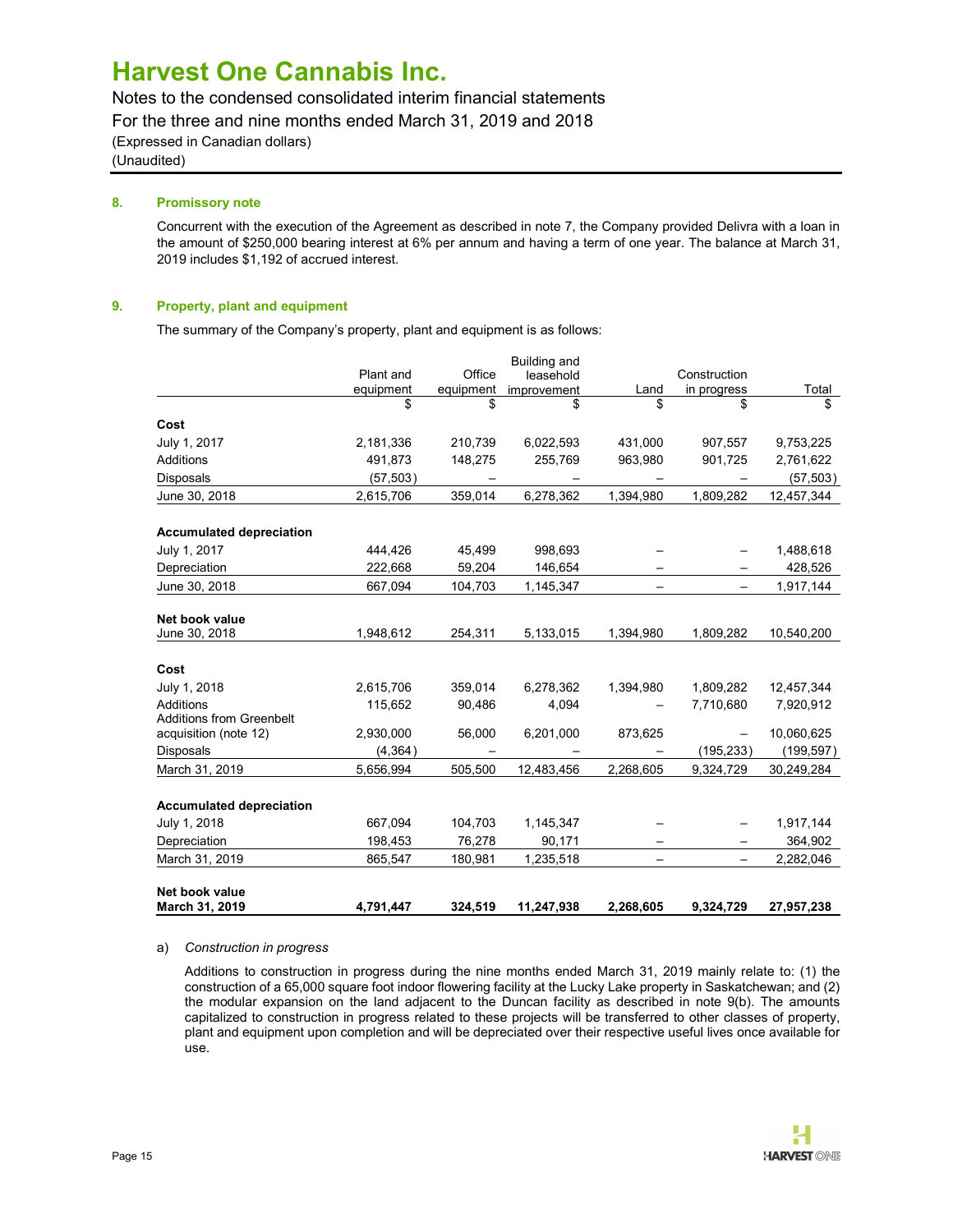Notes to the condensed consolidated interim financial statements

For the three and nine months ended March 31, 2019 and 2018

(Expressed in Canadian dollars) (Unaudited)

## 9. Property, plant and equipment (continued)

## b) Terminated projects

On August 10, 2018, the Company terminated a five-year lease agreement for a site located in Aldergrove, British Columbia ("BC") for the construction of a 59,000 square foot facility. The Company completed a feasibility audit and, in light of the results and regulatory changes, decided not to proceed with this facility. During the nine months ended March 31, 2019, approximately \$200,000 in costs related to the Aldergrove site were written-off. These costs consisted of amounts capitalized in construction in progress and prepaid expenses and deposits.

During the nine months ended March 31, 2019, the Company commenced a modular expansion that will increase the annual production capacity of harvested cannabis on the land adjacent to the Duncan facility which United Greeneries has under lease. As a result, the amounts capitalized in construction in progress of approximately \$147,000 related to other planned projects for the previously vacant land were written-off.

## 10. Investment in associate

The summary of the Company's investment in associate is as follows:

|                         | March 31<br>2019 | June 30<br>2018 |
|-------------------------|------------------|-----------------|
|                         |                  | Ф               |
| Investment in associate | 1,207,252        |                 |
| Warrants in associate   | 468,429          |                 |
|                         | 1,675,681        |                 |

## a) Investment in associate

On September 28, 2018, the Company invested \$1,750,000 (\$1,791,221 including acquisition-related costs) to acquire 5,042,000 Class E common shares and 3,268,870 common share purchase warrants in Burb. Burb is a BC-based retailer of cannabis and cannabis-related products. The shares currently provide the Company with a 19.99% ownership interest in Burb, which is the maximum investment permitted by a Licensed Producer in a retail cannabis business under applicable BC law and regulation.

The 3,268,870 common share purchase warrants received have an exercise price of \$0.5354 per warrant expiring on September 28, 2023 ("Burb warrants"). The consideration paid has been allocated between the value of the Class E common shares and the Burb warrants at the date of acquisition (note 10(b)).

Management has determined that the ownership interest in addition to board representation provides the Company with significant influence over Burb. Therefore, the Company has accounted for the investment under the equity method.

The following table summarizes the financial information of Burb at 100% as at September 28, 2018, prior to the investment made by the Company:

| Current assets             | \$<br>90.462 |
|----------------------------|--------------|
| Non-current assets         | 15.000       |
| <b>Current liabilities</b> | (13, 251)    |
| Non-current liabilities    | (92.674)     |
| <b>Net liabilities</b>     | (463)        |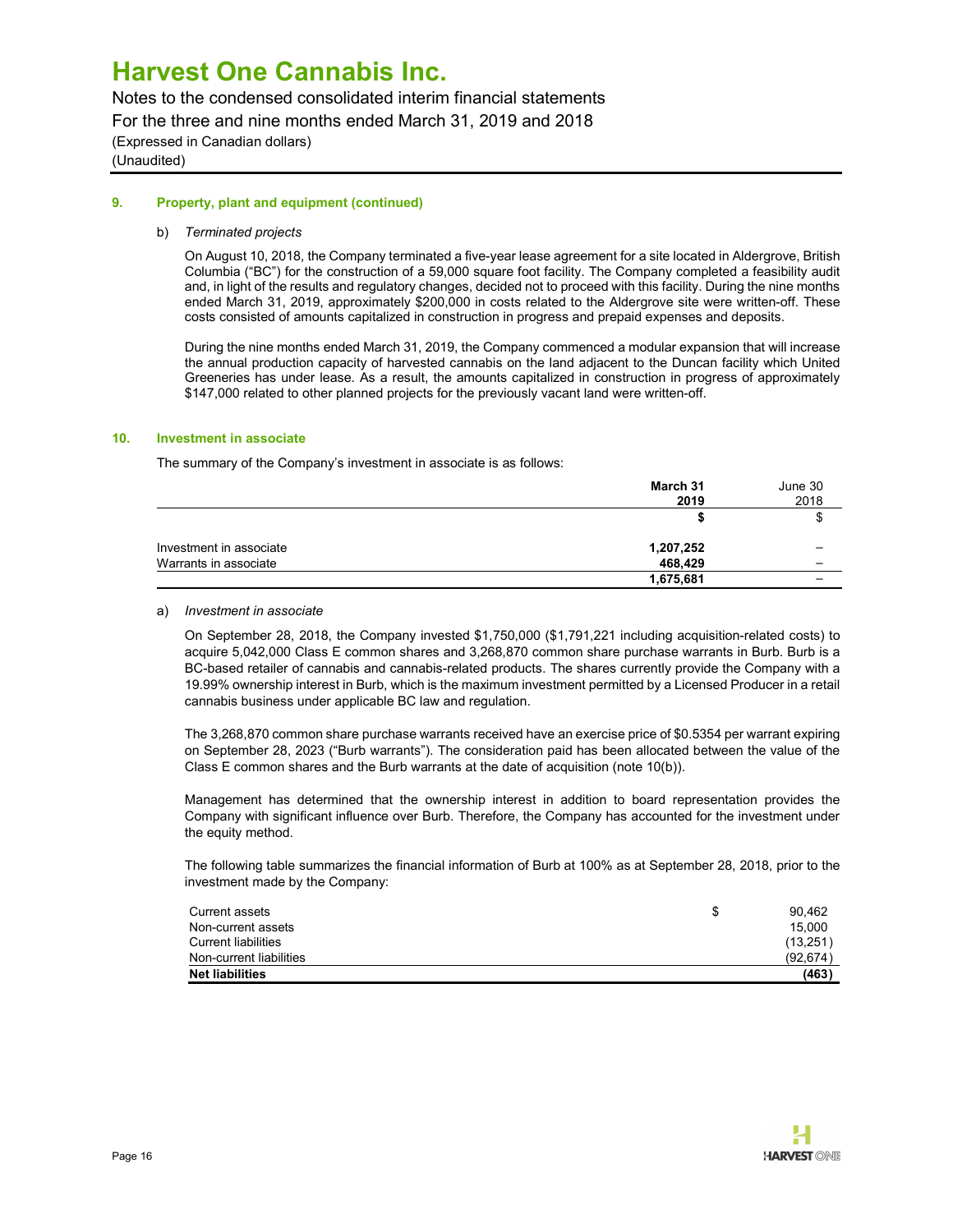Notes to the condensed consolidated interim financial statements

For the three and nine months ended March 31, 2019 and 2018

(Expressed in Canadian dollars)

(Unaudited)

### 10. Investment in associate (continued)

#### a) Investment in associate (continued)

The following table summarizes the carrying amount of the Company's interest in Burb as at September 30, 2018 and March 31, 2019:

 $\text{Company's share } (\%)$  19.99%

| Share of net liabilities                               | (92)                |
|--------------------------------------------------------|---------------------|
| Acquisition-related costs<br>Goodwill                  | 41.221<br>1,278,067 |
| Total carrying amount, September 30, 2018              | 1,319,196           |
| Share of loss for the nine months ended March 31, 2019 | (111, 944)          |
| Total carrying amount, March 31, 2019                  | 1,207,252           |

#### b) Warrants in associate

As part of the investment in Burb as described in note 10(a), the Company received 3,268,870 Burb warrants at an exercise price of \$0.5354 per warrant. The Burb warrants expire on September 28, 2023 and will allow the Company to increase its equity position by a further 11.5%.

The fair value of the Burb warrants was estimated using the Black-Scholes option pricing model with the following weighed average assumptions at September 28, 2018:

| Risk-free interest rate                | 2.38%   |
|----------------------------------------|---------|
| Expected life of Burb warrants (years) | 5.00    |
| Expected annualized volatility         | 116.21% |
| Expected dividend yield                | Nil     |

As Burb is a privately held company, volatility was estimated by using the historical volatility of comparable public companies. The expected life in years represents the period of time that the Burb warrants are expected to be outstanding. The risk-free rate was based on the zero-coupon Canada government bonds with a remaining term equal to the expected life of the Burb warrants.

The Burb warrants are fair valued at the end of each reporting period with changes in fair value being recognized in net loss in the period. During the nine months ended March 31, 2019, an unrealized loss of \$3,596 was recognized.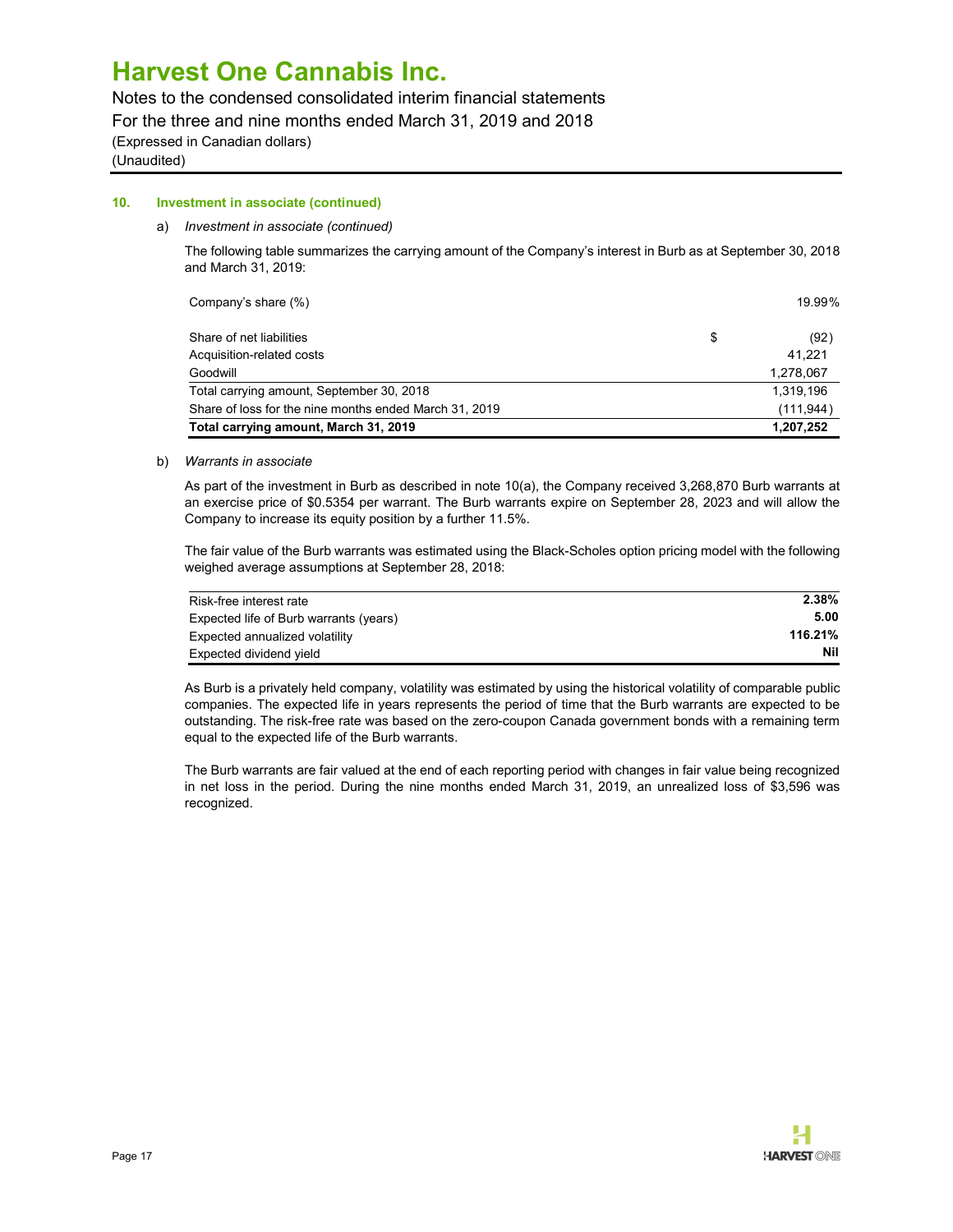Notes to the condensed consolidated interim financial statements

For the three and nine months ended March 31, 2019 and 2018

(Expressed in Canadian dollars)

(Unaudited)

# 11. Intangible assets

The summary of the Company's intangible assets is as follows:

|                                                | <b>Brand</b> | In-process<br>R&D        | Customer            | Website         |             |
|------------------------------------------------|--------------|--------------------------|---------------------|-----------------|-------------|
|                                                | names<br>\$  | \$                       | relationships<br>\$ | and other<br>\$ | Total<br>\$ |
| Cost                                           |              |                          |                     |                 |             |
| July 1, 2017                                   |              |                          |                     | 32,055          | 32,055      |
| Additions                                      |              |                          |                     | 26,285          | 26,285      |
| Additions from Dream Water acquisition         | 4,190,000    |                          | 1,540,000           |                 | 5,730,000   |
| June 30, 2018                                  | 4,190,000    |                          | 1,540,000           | 58,340          | 5,788,340   |
| <b>Accumulated amortization</b>                |              |                          |                     |                 |             |
| July 1, 2017                                   |              |                          |                     | 890             | 890         |
| Amortization                                   |              |                          | 19,288              | 8,975           | 28,263      |
| June 30, 2018                                  |              | $\overline{\phantom{0}}$ | 19,288              | 9,865           | 29,153      |
| Net book value                                 |              |                          |                     |                 |             |
| June 30, 2018                                  | 4,190,000    |                          | 1,520,712           | 48,475          | 5,759,187   |
| Cost                                           |              |                          |                     |                 |             |
| July 1, 2018                                   | 4,190,000    |                          | 1,540,000           | 58,340          | 5,788,340   |
| <b>Additions</b>                               |              |                          |                     | 37,769          | 37,769      |
| Additions from PhytoTech acquisition (note 12) |              | 2,170,000                |                     |                 | 2,170,000   |
| March 31, 2019                                 | 4,190,000    | 2,170,000                | 1,540,000           | 96,109          | 7,996,109   |
| <b>Accumulated amortization</b>                |              |                          |                     |                 |             |
| July 1, 2018                                   |              |                          | 19,288              | 9,865           | 29,153      |
| Amortization                                   |              |                          | 165,000             | 9,067           | 174,067     |
| March 31, 2019                                 |              | —                        | 184,288             | 18,932          | 203,220     |
| Net book value                                 |              |                          |                     |                 |             |
| March 31, 2019                                 | 4,190,000    | 2,170,000                | 1,355,712           | 77,177          | 7,792,889   |

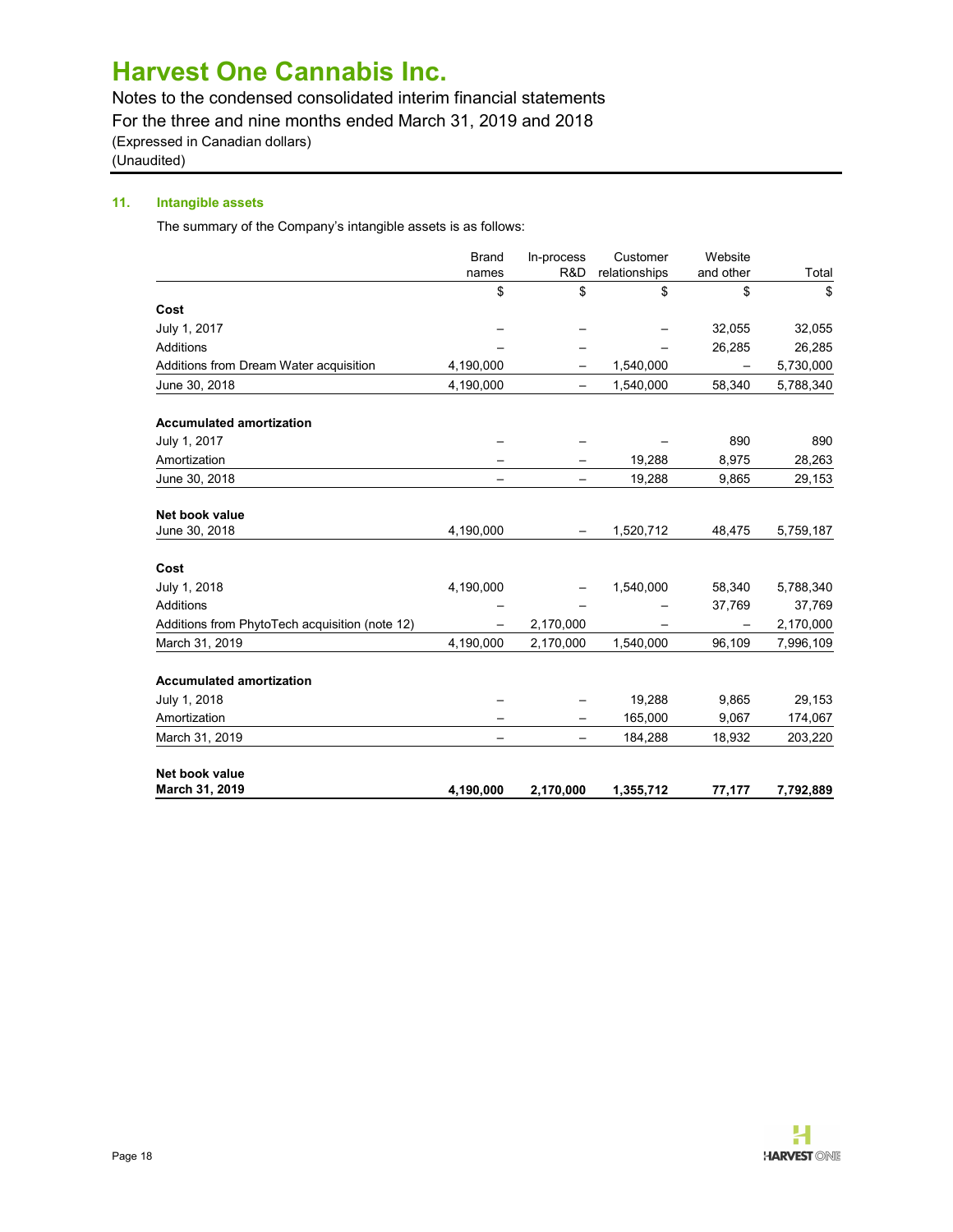Notes to the condensed consolidated interim financial statements

For the three and nine months ended March 31, 2019 and 2018

(Expressed in Canadian dollars)

(Unaudited)

## 12. Business Combinations

The summary of the Company's business combinations is as follows:

| Acquisitions completed during the nine months           | PhytoTech | Greenbelt   |             |
|---------------------------------------------------------|-----------|-------------|-------------|
| ended March 31, 2019                                    | (a)       | (b)         | Total       |
| <b>Consideration transferred</b>                        | \$        | \$          | \$          |
| Cash paid                                               | 1,000,000 | 3,250,000   | 4,250,000   |
| Common shares issued                                    | 3,580,478 | 3,345,520   | 6,925,998   |
|                                                         | 4,580,478 | 6,595,520   | 11,175,998  |
|                                                         |           |             |             |
| <b>Purchase price allocation</b><br>Net assets acquired | 24,198    | 9,833,958   | 9,858,156   |
| In process R&D                                          | 2,170,000 |             | 2,170,000   |
| Non-controlling interest                                |           | (4,720,300) | (4,720,300) |
| Goodwill                                                | 2,386,280 | 1,481,862   | 3,868,142   |
|                                                         | 4,580,478 | 6,595,520   | 11,175,998  |
| Non-controlling interest at acquisition (%)             | 0%        | 48%         |             |
| Net assets acquired                                     |           |             |             |
| Cash                                                    | 27,630    | 252,856     | 280,486     |
| Short-term investments                                  |           | 49,000      | 49,000      |
| Accounts receivables                                    | 2,362     | 112,380     | 114,742     |
| Inventories                                             |           | 103,809     | 103,809     |
| Prepaid expenses and deposits                           |           | 6,544       | 6,544       |
| Property, plant and equipment                           |           | 10,060,625  | 10,060,625  |
| Assets acquired                                         | 29,992    | 10,585,214  | 10,615,206  |
| Accounts payable and accrued liabilities                | (5,794)   | (471, 523)  | (477, 317)  |
| Finance leases                                          |           | (279, 733)  | (279, 733)  |
|                                                         | 24,198    | 9,833,958   | 9,858,156   |
| <b>Net cash outflows</b>                                |           |             |             |
| Cash consideration                                      | 1,000,000 | 3,250,000   | 4,250,000   |
| Less: cash acquired                                     | (27, 630) | (252, 856)  | (280, 486)  |
|                                                         | 972,370   | 2,997,144   | 3,969,514   |
| <b>Acquisition costs expensed</b>                       |           |             |             |
| Nine months ended March 31, 2019                        | 81.604    | 24.350      | 105,954     |

#### a) PhytoTech Therapeutics Ltd.

On November 20, 2018, the Company acquired PhytoTech, an Israeli-based pharmaceutical research and development ("R&D") company that develops cannabinoid-based drug products for a variety of clinical trials to service the medical market and administers clinical trials using Satipharm's proprietary Gelpell® capsules.

The Company acquired all of the outstanding shares of PhytoTech from the Company's majority shareholder MMJ Group Holdings Limited ("MMJ") for a total consideration of \$4,580,478, which consisted of \$1,000,000 cash and 8,326,695 common shares with a fair value of \$3,580,478 based on the closing share price of the Company's common shares on November 20, 2018.

The acquisition was a related party transaction, measured at the exchange value being the amounts agreed to by the parties, and was reviewed and approved by the independent members of the Company's Board of Directors. The transaction was accounted for as a business combination in accordance with IFRS 3 - Business Combinations.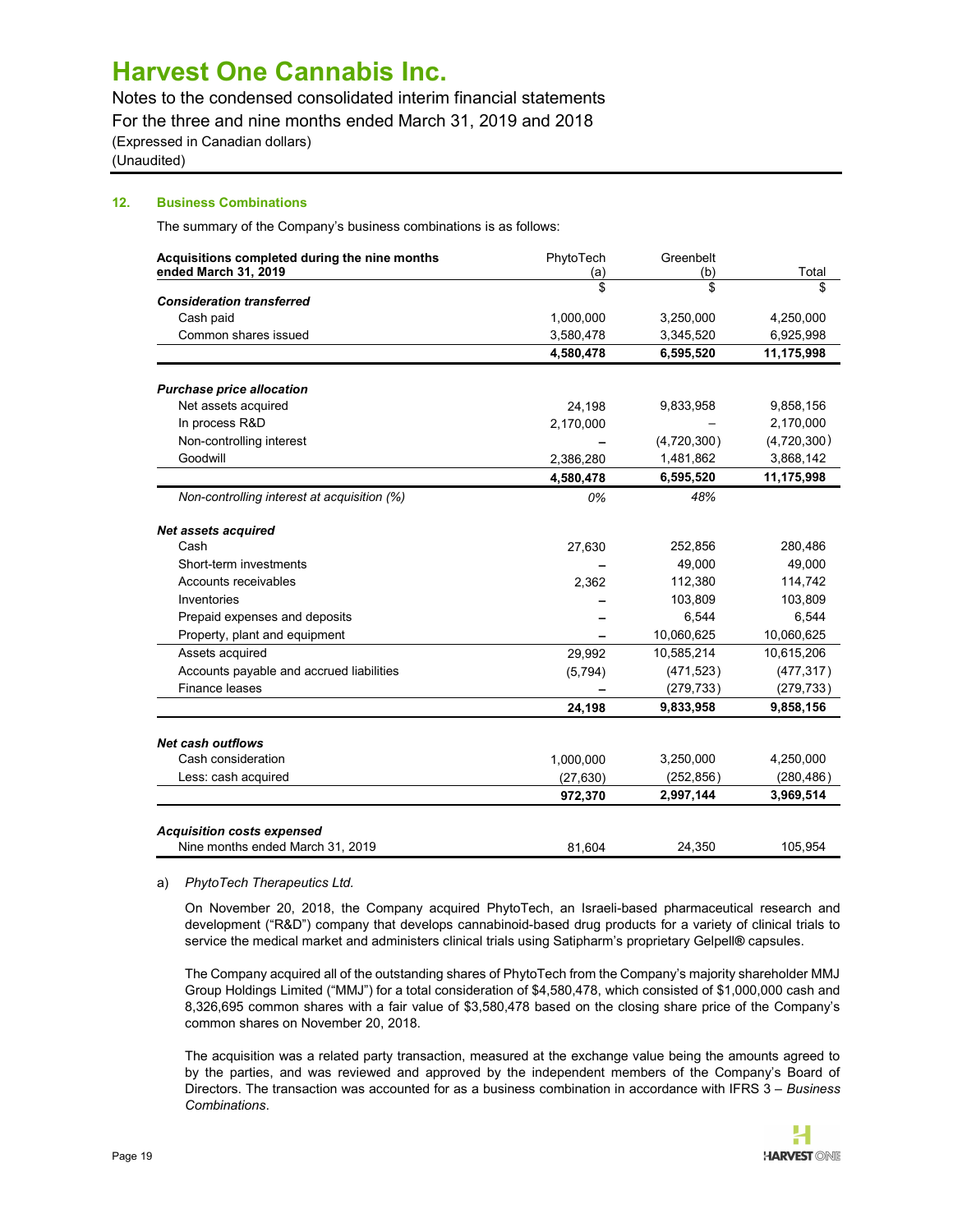Notes to the condensed consolidated interim financial statements

For the three and nine months ended March 31, 2019 and 2018

(Expressed in Canadian dollars) (Unaudited)

## 12. Business Combinations (continued)

### a) PhytoTech Therapeutics Ltd. (continued)

Goodwill arose from the acquisition as the consideration paid reflects: (1) synergies with Satipharm whom has licensed the Gelpell® capsule technology to PhytoTech for use in clinical trials; (2) future product development of PhytoTech and CBD-related drugs and therapeutics products; and (3) the benefit of expected revenue growth from both areas. These benefits were not recognized separately from goodwill because they do not meet the recognition criteria for identifiable intangible assets. No amount of goodwill is expected to be deducible for tax purposes.

For the three and nine months ended March 31, 2019, PhytoTech contributed a net loss of \$26,559 and \$35,666.

b) Greenbelt Greenhouse Ltd.

On March 29, 2019, the Company acquired a 52% ownership interest in Greenbelt, a private Canadian company located in Hamilton, Ontario. The Company acquired 52% of Greenbelt's issued and outstanding shares for an aggregate consideration of \$6,595,520, consisting of \$3,250,000 cash and 3,521,600 common shares, with a fair value of \$3,345,520 based on the closing share price of the Company's common shares on March 29, 2019.

The transaction was accounted for as a business combination in accordance with IFRS  $3 -$  Business Combinations. The non-controlling interest recognized at the acquisition date was recorded at its proportionate share of Greenbelt's fair value of identifiable net assets.

Goodwill arose from the acquisition as the consideration paid reflects: (1) the benefit of the acquired workforce and (2) expected revenue growth. These benefits were not recognized separately from goodwill because they do not meet the recognition criteria for identifiable intangible assets. No amount of goodwill is expected to be deducible for tax purposes.

Non-controlling interest has been recognized at the non-controlling interest proportionate share of the acquiree's net assets. The following is a continuity of Greenbelt's non-controlling interest:

| Balance, June 30, 2018                                       | S. | $\overline{\phantom{0}}$ |
|--------------------------------------------------------------|----|--------------------------|
| Non-controlling interest arising on acquisition of Greenbelt |    | 4.720.300                |
| Share of loss for the nine months ended March 31, 2019       |    |                          |
| Balance, March 31, 2019                                      |    | 4.720.300                |

The Company also entered into a loan facility agreement with Greenbelt dated March 29, 2019, pursuant to which the Company agreed to provide a secured bridge loan facility to Greenbelt of up to \$3,500,000 bearing interest of 4.5% per annum over a one-year term. Under the loan facility, Greenbelt may draw down funds for the purpose of completing the planned retrofit of Greenbelt's greenhouse facility

## 13. Goodwill

The summary of the Company's goodwill is as follows:

|                                    | March 31<br>2019 | June 30<br>2018 |
|------------------------------------|------------------|-----------------|
|                                    |                  | \$              |
| Dream Water acquisition            | 27,717,651       | 27,557,000      |
| PhytoTech acquisition (note 12(a)) | 2,386,280        |                 |
| Greenbelt acquisition (note 12(b)) | 1,481,862        |                 |
|                                    | 31,585,793       | 27,557,000      |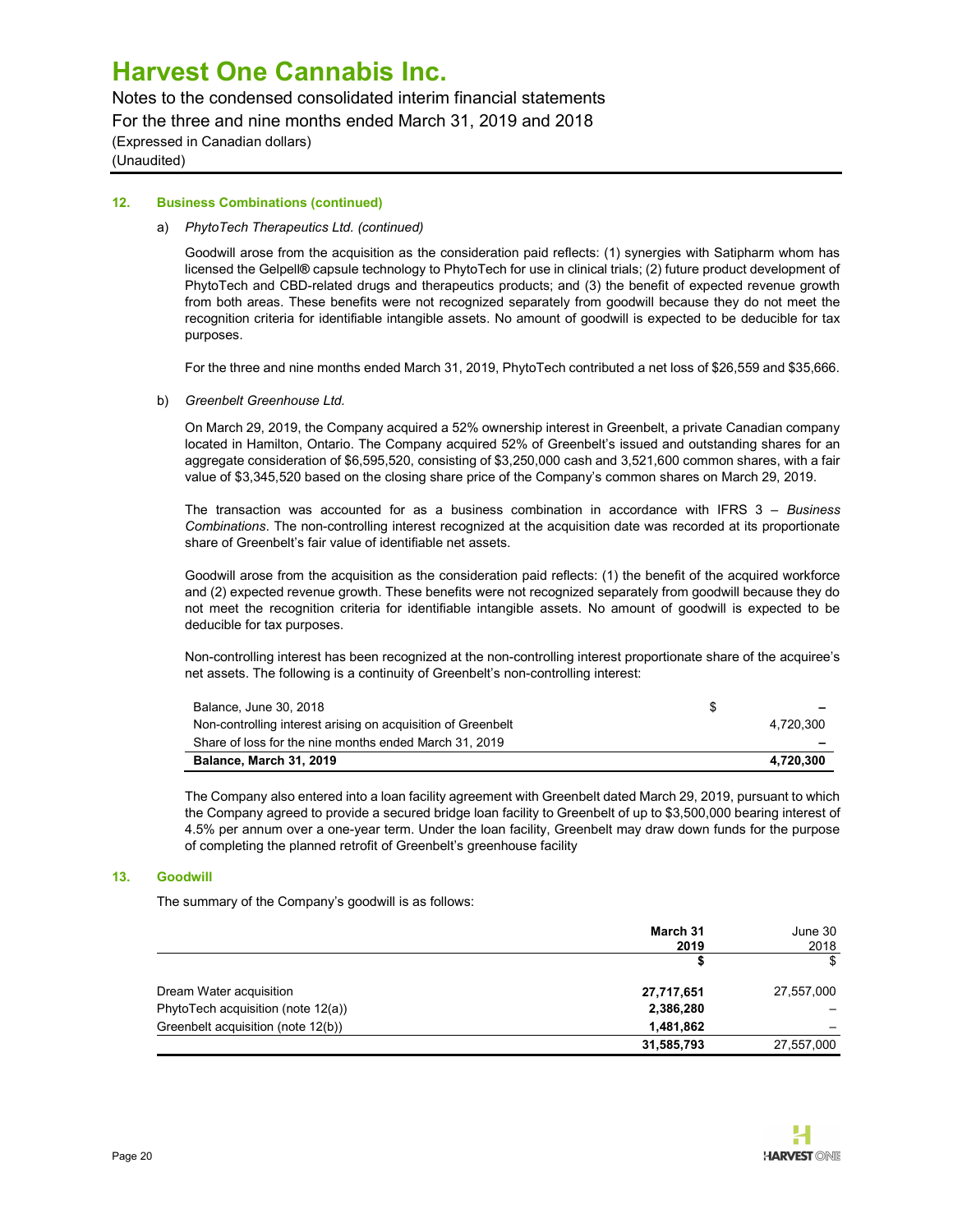Notes to the condensed consolidated interim financial statements

For the three and nine months ended March 31, 2019 and 2018

(Expressed in Canadian dollars)

(Unaudited)

### 13. Goodwill (continued)

During the nine months ended March 31, 2019, the Company continued to integrate the Dream Water operations and, in the process, identified approximately 400,000 sleep powder packets in inventory which did not meet the quality standards for retail sale and therefore, were destroyed. The products identified were in this condition pre-dating the acquisition date. As a result, the preliminary purchase price allocation was adjusted by \$160,651 to reflect the onetime write-down of sleep powder inventory to its net realizable value which increased the goodwill that arose from the Dream Water acquisition.

### 14. Other reserves

### a) Stock options and performance appreciation rights

The Company has established a share purchase option plan ("Plan") whereby the Company's Board of Directors may from time to time grant stock options to employees and non-employees. The maximum number of shares that may be reserved for issuance under the Plan is 10% of the issued and outstanding common shares of the Company. Vesting is determined by the Board of Directors. The continuity of the Company's stock options at June 30, 2018 and March 31, 2019 is as follows:

|                               | Number outstanding | Weighted average<br>exercise price |
|-------------------------------|--------------------|------------------------------------|
|                               | #                  | \$                                 |
| Outstanding at July 1, 2017   | 8,050,000          | 0.75                               |
| Granted                       | 2,275,000          | 1.01                               |
| Exercised                     | (220,000)          | 0.75                               |
| Forfeited                     | (1,080,000)        | 0.75                               |
| Outstanding at June 30, 2018  | 9,025,000          | 0.82                               |
| Granted                       | 9,550,000          | 0.78                               |
| Expired                       | (2,010,000)        | 0.76                               |
| Forfeited                     | (1,590,000)        | 0.97                               |
| Outstanding at March 31, 2019 | 14,975,000         | 0.79                               |

The following table discloses the number of options outstanding and exercisable at March 31, 2019:

| Number of stock     |                | Number of stock     |                    |
|---------------------|----------------|---------------------|--------------------|
| options outstanding | Exercise price | options exercisable | Expiry date        |
| #                   | \$             | #                   |                    |
|                     |                |                     |                    |
| 1,500,000           | 0.75           | 1,500,000           | July 6, 2019       |
| 400.000             | 0.75           | 200.000             | December 31, 2019  |
| 2,650,000           | 0.75           | 1,575,833           | April 27, 2022     |
| 150,000             | 1.77           | 50,000              | January 25, 2023   |
| 925.000             | 0.84           |                     | May 28, 2023       |
| 8.000.000           | 0.77           | 1.200.000           | July 3, 2023       |
| 1,050,000           | 0.91           |                     | September 18, 2023 |
| 300,000             | 0.54           |                     | October 30, 2023   |
| 14,975,000          |                | 4,525,833           |                    |

On July 3, 2018, 2,500,000 performance appreciation rights ("PAR") were granted to certain Executives of the Company. Each PAR entitles the holder to purchase one common share at an exercise price of \$0.77 for a period of five years following the grant date, of which 375,000 PARs vested immediately and the remaining PARs vest evenly over three years. The Company may, in its sole discretion, replace all or part of the outstanding PARs granted with stock options on a one for one exchange basis.

In determining the amount of share-based compensation, the Company used the Black-Scholes option pricing model to establish the fair value of stock options and PARs granted during the nine months ended March 31, 2019 by applying the following assumptions: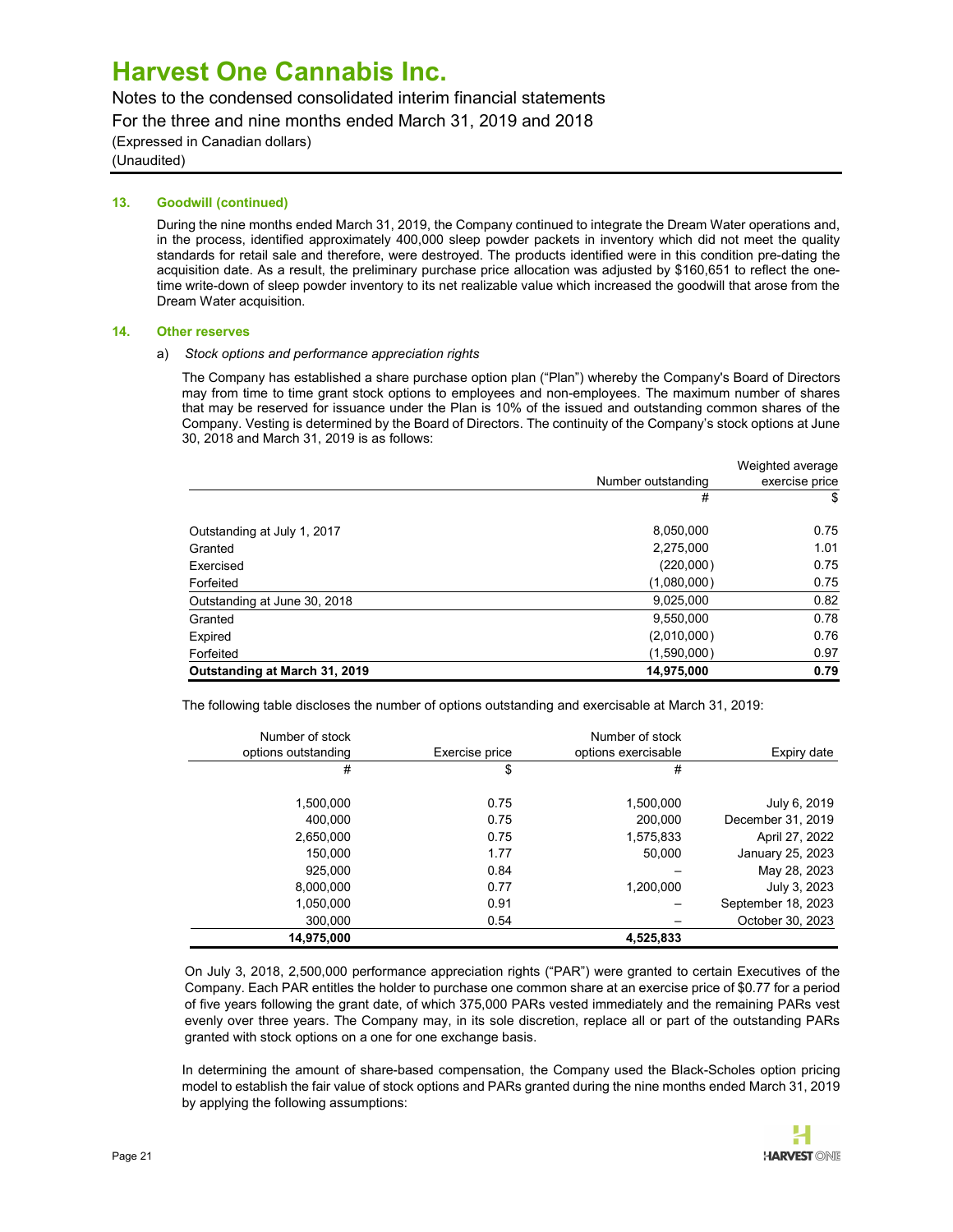Notes to the condensed consolidated interim financial statements

For the three and nine months ended March 31, 2019 and 2018

(Expressed in Canadian dollars)

(Unaudited)

## 14. Other reserves (continued)

#### a) Stock options and performance appreciation rights (continued)

|                                           | March 31            |
|-------------------------------------------|---------------------|
|                                           | 2019                |
| Risk-free interest rate                   | $2.07\% - 2.29\%$   |
| Expected life of options and PARs (years) | 3.59                |
| Expected annualized volatility            | $86.47\% - 87.04\%$ |
| Expected dividend yield                   | Nil                 |

Volatility was estimated by using the historical prices of the Company's common shares. The expected life in years represents the period of time that the stock options and PARs granted are expected to be outstanding. The risk-free rate was based on the zero-coupon Canada government bonds with a remaining term equal to the expected life of the stock option and PAR.

The Company intends to settle the PARs through equity instruments and used the Black-Scholes option pricing model to establish the fair value of the PARs to determine the amount of share-based compensation during the nine months ended March 31, 2019.

### b) Warrants

The Company's outstanding warrants at March 31, 2019 is as follows:

|                                         | Issued     | Exercised       | Outstanding | Exercise price | Expiry date       |
|-----------------------------------------|------------|-----------------|-------------|----------------|-------------------|
|                                         | #          | #               | #           | \$             |                   |
|                                         |            |                 |             |                |                   |
| Reverse Take-Over ("RTO") Warrants      | 16,667,000 | 13,440,532      | 3,226,468   | 1.00           | April 27, 2020    |
| Brokers' RTO warrants                   | 2,000,040  | 1,200,004       | 800.036     | 0.75           | April 27, 2020    |
| <b>Brokers' Secondary Warrants</b>      | 600,002    | 100.002         | 500.000     | 1.00           | January 4, 2021   |
| Debenture Warrants                      | 9,493,882  | 3.592.600       | 5,901,282   | 1.09           | December 14, 2020 |
| Units Offering Warrants                 | 22,115,385 | $\qquad \qquad$ | 22,115,385  | 2.30           | January 31, 2020  |
| <b>Brokers' Units Offering Warrants</b> | 663.461    |                 | 663.461     | 2.30           | January 31, 2020  |
| <b>Dream Water Warrants</b>             | 517,000    |                 | 517,000     | 1.00           | May 29, 2021      |
|                                         | 52,056,770 | 18,333,138      | 33,723,632  |                |                   |

During the nine months ended March 31, 2019, 150,000 RTO warrants were exercised at \$1.00 per warrant for proceeds of \$150,000 and exchanged for 150,000 common shares.

During the nine months ended March 31, 2018, 18,183,138 warrants were exercised at an average price of \$1.00 per warrant for proceeds of \$18,206,471 and exchanged for 18,183,138 common shares.

c) Other

During the three and nine months ended March 31, 2018, the Company recorded \$26,360 and \$121,384 in sharebased compensation expense as a result of vesting of stock options from MMJ, issued to employees of Harvest One, United Greeneries and Satipharm in previous years, whereby the Company incurred the expense as it was the primary recipient of the services provided.

## 15. Convertible debenture units

During the three and nine months ended March 31, 2018, the Company recorded \$885,712 and \$1,511,102 of deferred financing fee amortization and \$111,889 and \$179,094 of accretion expense which are both included in net finance costs. In addition, the Company paid interest of \$72,041 and \$87,422 and issued 14,689,726 and 24,773,056 common shares on conversion of \$12,259,000 and \$20,729,000 convertible debentures, including \$80,381 in interest.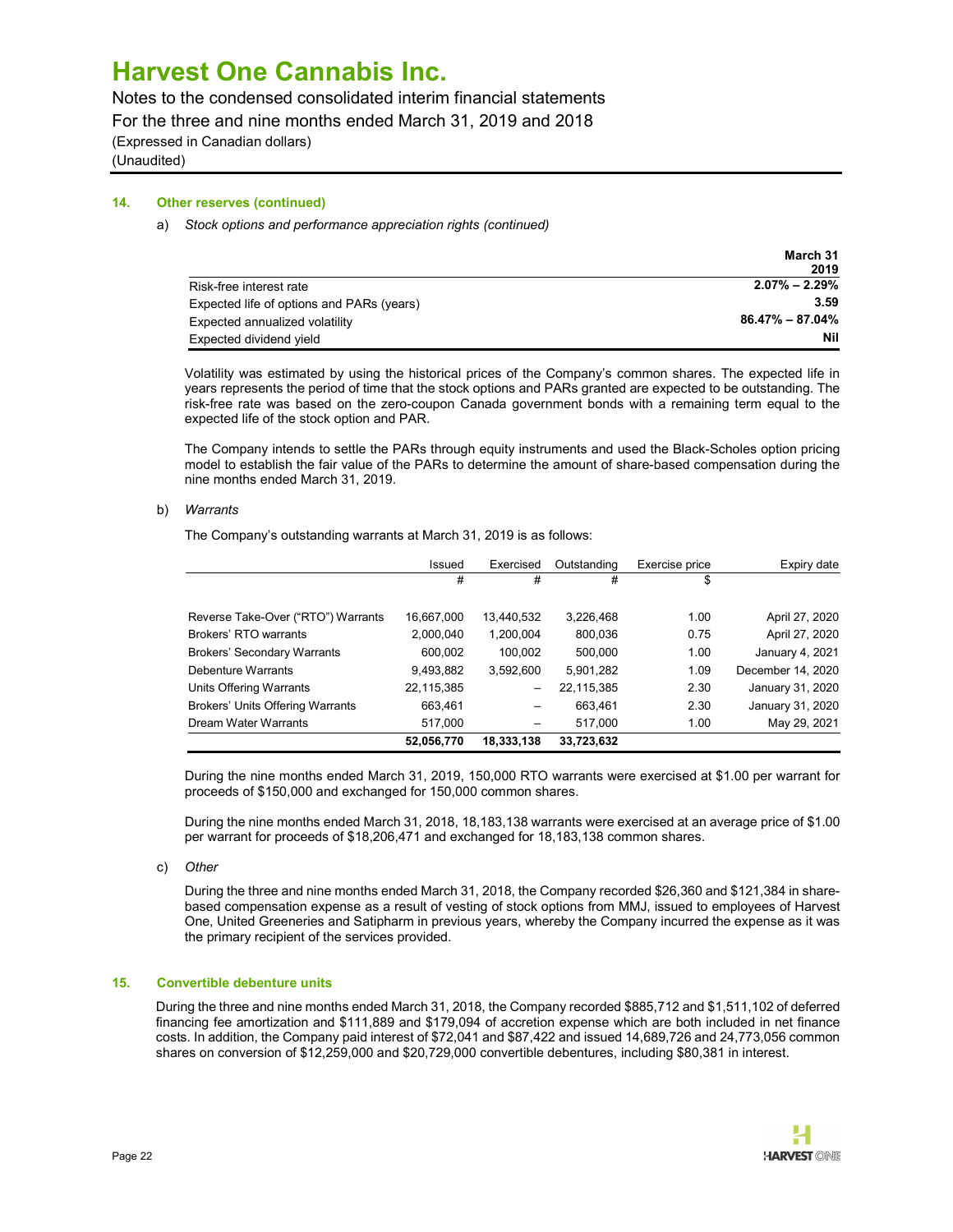Notes to the condensed consolidated interim financial statements

For the three and nine months ended March 31, 2019 and 2018

(Expressed in Canadian dollars)

(Unaudited)

## 16. Related parties

In addition to the related party transaction described in note 12(a), the Company had the following related party transactions:

### a) Compensation of key management personnel

Key management personnel ("KMP") include persons having the authority and responsibility for planning, directing and controlling the activities of the Company as a whole. The KMP of the Company are the members of the Company's executive management team and Board of Directors. Compensation provided to KMP is as follows:

|                          |           | For the three months ended<br>March 31 |           | For the nine months ended<br>March 31 |  |  |
|--------------------------|-----------|----------------------------------------|-----------|---------------------------------------|--|--|
|                          | 2019      | 2018                                   |           | 2018                                  |  |  |
|                          |           | S                                      |           |                                       |  |  |
| Salaries and benefits    | 348,750   | 273,673                                | 1,166,899 | 626,773                               |  |  |
| Severance costs          | 120,000   | -                                      | 947,050   |                                       |  |  |
| Consulting fees          | -         | 69,562                                 |           | 208,688                               |  |  |
| Directors' fees          | 33,000    | 36,000                                 | 91,207    | 108.000                               |  |  |
| Share-based compensation | 650,770   | 458,293                                | 2,788,392 | 1,462,005                             |  |  |
| Total                    | 1,152,520 | 837,528                                | 4,993,548 | 2,405,466                             |  |  |

#### b) Payments to related parties

As at March 31, 2019, there was \$33,000 directors' fees owing (June 30, 2018 – \$27,000) included in accounts payable and accrued liabilities.

During the three and nine months ended March 31, 2019, the Company paid \$nil and \$22,025 (March 31, 2018 – \$9,751 and \$34,285) in legal fees to a law firm owned by a director of the Company.

## c) Severance payments

The Company paid \$750,000 to the former Chief Executive Officer and \$120,000 to the former Chief Financial Officer of the Company in accordance with the terms of their mutual separation agreements, which is included in severance and reorganization costs for the nine months ended March 31, 2019.

d) Payments to MMJ

During the nine months ended March 31, 2019, the Company acquired all of the outstanding shares of PhytoTech from MMJ for a total consideration of \$4,580,478, which was measured at the exchange value being the amounts agreed to by the parties.

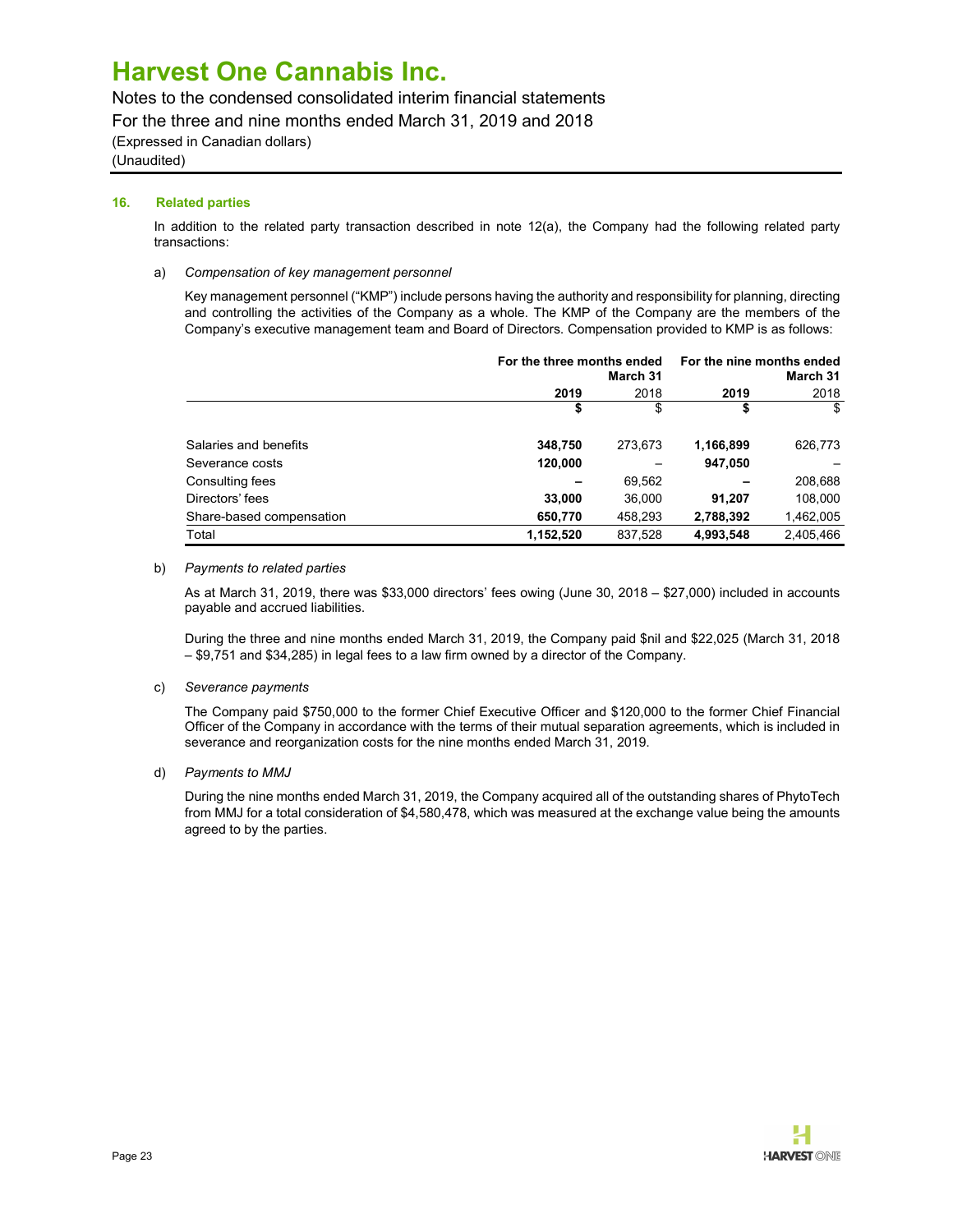Notes to the condensed consolidated interim financial statements

For the three and nine months ended March 31, 2019 and 2018

(Expressed in Canadian dollars)

(Unaudited)

## 17. Commitments

As at March 31, 2019, the Company's commitments that have not been disclosed elsewhere in the condensed consolidated interim financial statements is as follows:

|                                 | Less than<br>vear | <b>Between</b><br>2 to 5 years | Over 5 years             | Total     |
|---------------------------------|-------------------|--------------------------------|--------------------------|-----------|
|                                 | \$                | \$                             | \$                       | \$        |
| Operating lease commitments     | 305,858           | 1,369,578                      | 532.569                  | 2,208,005 |
| Finance lease commitments       | 112.471           | 184,238                        |                          | 296,709   |
| Purchase commitments            |                   | 2,285,690                      | -                        | 2,285,690 |
| Extraction services commitments | 452,571           | 716.571                        | $\overline{\phantom{m}}$ | 1,169,142 |
| Capital commitments             | 2,000,750         |                                |                          | 2,000,750 |
|                                 | 2,871,650         | 4,556,077                      | 532.569                  | 7,960,296 |

### a) Operating lease commitments

On August 29, 2018, the Company entered into a six-year lease agreement for office space in Vancouver, BC. Commencing on October 1, 2019, the Company will pay monthly rent at a rate of \$23,333. Subsequent to March 31, 2019, the August 29, 2018 lease was terminated and the Company entered into a new five-year lease agreement for office space in Vancouver, BC. Commencing on May 1, 2019, the Company will pay monthly rent at a rate of \$20,967.

The Company entered into two lease agreements for the Company's Dream Water operations on September 12, 2018 and February 22, 2019, respectively: (1) a three-year lease agreement in Miami, Florida with monthly rent at a rate of US\$3,500 (\$4,775) commencing on October 1, 2018 and (2) a two-year lease agreement in Toronto, Ontario with a monthly rent at a rate of \$2,800 commencing on April 1, 2019.

## b) Finance lease commitments

On March 29, 2019, the Company acquired a 52% ownership interest in Greenbelt. In connection with this acquisition, the Company assumed two existing finance equipment leases with remaining terms of approximately 2.5 years.

## c) Purchase commitments

On May 31, 2017, the Company entered into a five-year agreement with Gelpell AG for the exclusive marketing, distribution and sale of the Gelpell® capsules worldwide. As part of this agreement, the Company has annual minimum purchase commitments.

#### d) Extraction services commitments

On November 11, 2018, the Company entered into a multi-year Extraction Services Agreement with Valens GroWorks Corp ("Valens") for cannabis extraction and value-added services. As part of this agreement, the Company will ship to or purchase from Valens bulk quantities of dried cannabis over an initial three-year term. Valens will process the cannabis on a fee-for-service basis into bulk resin or other cannabis oil derivative products.

## e) Capital commitments

On October 17, 2018, the Company entered into an agreement to purchase four custom designed modular buildings to be placed on the land adjacent to the Duncan facility. The modular buildings are expected to be completed during the 2019 calendar year and are expected to increase the annual production capacity of harvested cannabis. In addition, capital commitments include amounts committed for the construction of the Lucky Lake facility.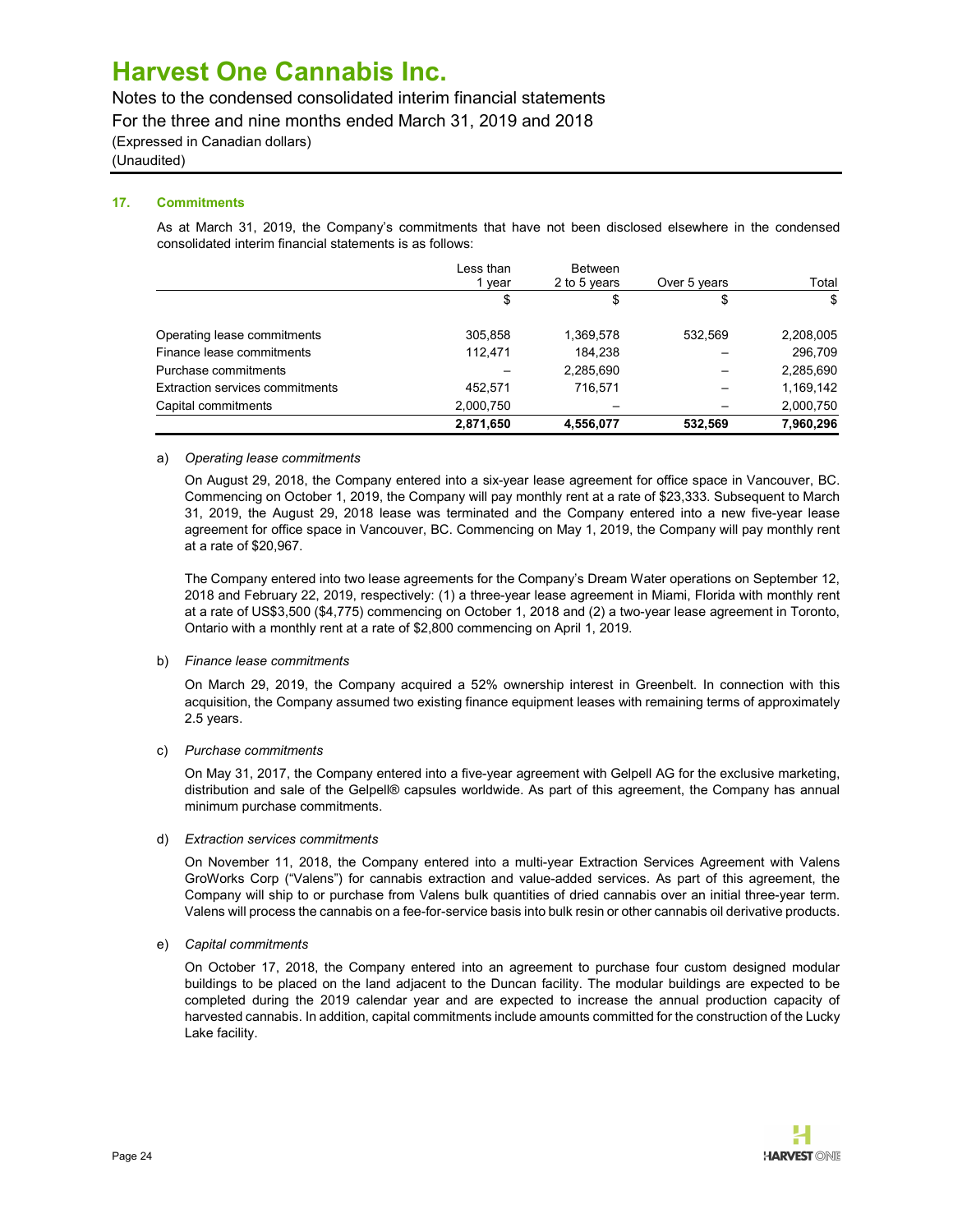Notes to the condensed consolidated interim financial statements For the three and nine months ended March 31, 2019 and 2018 (Expressed in Canadian dollars) (Unaudited)

### 18. Segmented information

The Company operates in three reportable segments: Cultivation (United Greeneries), Medical and Nutraceutical (Satipharm and PhytoTech), and Consumer (Dream Water), which is the way the Company reports information regarding segment performance, including net profit (loss), to its chief operating decision maker as of March 31, 2019.

The Cultivation segment includes the cultivation and distribution of cannabis in the medical and adult-use markets under the federally regulated Cannabis Act with a license issued by Health Canada. The Medical and Nutraceutical segment includes the processing, manufacturing and distribution of cannabis-based food supplement products throughout Europe and Australia. The Consumer segment includes the marketing, distribution, and product development of liquid sleep shots and sleep powder packets throughout Canada and the US.

The segments for the three months ended March 31, 2019 and 2018 are as follows:

|                                                |                                                                                                  | For the three months ended March 31, 2019 |            |                                                                                        |               |            | For the three months ended March 31, 2018 |                          |                          |             |
|------------------------------------------------|--------------------------------------------------------------------------------------------------|-------------------------------------------|------------|----------------------------------------------------------------------------------------|---------------|------------|-------------------------------------------|--------------------------|--------------------------|-------------|
|                                                | <b>Medical and</b><br><b>Cultivation</b><br><b>Nutraceutical</b><br>Corporate<br><b>Consumer</b> |                                           |            | Medical and<br>Cultivation<br>Total<br>Total<br>Nutraceutical<br>Consumer<br>Corporate |               |            |                                           |                          |                          |             |
|                                                |                                                                                                  |                                           |            |                                                                                        |               |            |                                           |                          |                          |             |
| Net revenue<br>Gross profit (loss) before fair | 1,928,574                                                                                        | 11,262                                    | 1,082,669  | $\sim$                                                                                 | 3.022.505     | 951        | 32,052                                    |                          | $\overline{\phantom{0}}$ | 33,003      |
| value adjustments                              | 596,498                                                                                          | (38, 034)                                 | 483,048    | $\overline{\phantom{0}}$                                                               | 1,041,512     | (668, 727) | (34)                                      |                          |                          | (668, 761)  |
| Gross profit (loss)                            | (237, 694)                                                                                       | (38, 034)                                 | 483,048    | $\sim$                                                                                 | 207,320       | 1,144,652  | (34)                                      |                          | $\overline{\phantom{0}}$ | .144,618    |
| Expenses                                       | 411.283                                                                                          | 926,881                                   | 995,028    | 2.975.162                                                                              | 5,308,354     | 366,599    | 166,689                                   | $\overline{\phantom{0}}$ | 1,976,015                | 2,509,303   |
| Net profit (loss)                              | (650, 692)                                                                                       | (908, 389)                                | (519, 546) | (3,052,217)                                                                            | (5, 130, 844) | 774,620    | (112, 715)                                |                          | (3,086,514)              | (2,424,609) |

The segments for the nine months ended March 31, 2019 and 2018 are as follows:

|                                                |                                                                                           | For the nine months ended March 31, 2019 |               |                          |                                                                      |               | For the nine months ended March 31, 2018 |                   |                          |             |
|------------------------------------------------|-------------------------------------------------------------------------------------------|------------------------------------------|---------------|--------------------------|----------------------------------------------------------------------|---------------|------------------------------------------|-------------------|--------------------------|-------------|
|                                                | <b>Medical and</b><br><b>Cultivation</b><br>Nutraceutical<br><b>Consumer</b><br>Corporate |                                          |               | Total                    | Medical and<br>Cultivation<br>Consumer<br>Nutraceutical<br>Corporate |               |                                          |                   |                          |             |
|                                                |                                                                                           |                                          |               |                          |                                                                      | æ             |                                          |                   | Ф                        |             |
| Net revenue<br>Gross profit (loss) before fair | 4,575,775                                                                                 | 25,134                                   | 3,842,669     | $\overline{\phantom{a}}$ | 8,443,578                                                            | 951           | 211,336                                  | $\qquad \qquad$   |                          | 212,287     |
| value adjustments                              | 1,607,869                                                                                 | (28, 166)                                | 1,088,745     | $\overline{\phantom{a}}$ | 2.668.448                                                            | (2, 108, 640) | 18,609                                   |                   | $\overline{\phantom{0}}$ | (2,090,031) |
| Gross profit (loss)                            | 852,305                                                                                   | (28, 166)                                | 1,088,745     | $\overline{\phantom{a}}$ | 1,912,884                                                            | 805,461       | 18,609                                   | -                 |                          | 824,070     |
| Expenses                                       | 1,344,095                                                                                 | 1,899,116                                | 3,229,383     | 9,586,218                | 16,058,812                                                           | 895,043       | 531,641                                  | $\qquad \qquad -$ | 5,143,852                | 6,570,536   |
| Net loss                                       | (496, 218)                                                                                | (1,881,345)                              | (2, 179, 567) | (9,700,756)              | (14, 257, 886)                                                       | (96, 570)     | (552, 684)                               |                   | (7,005,883)              | (7,655,137) |